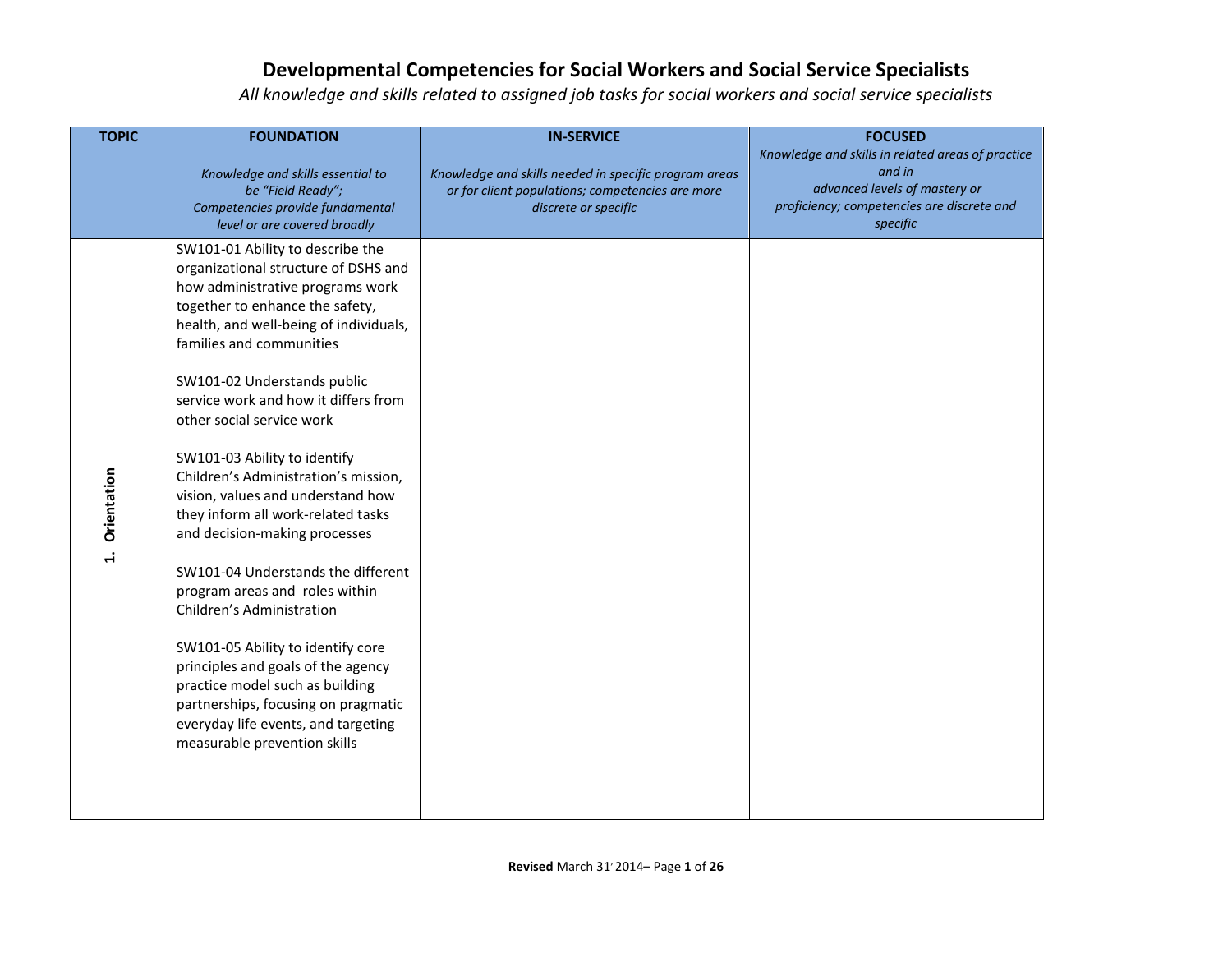| <b>TOPIC</b>                                                    | <b>FOUNDATION</b>                                                                                                                                                                                        | <b>IN-SERVICE</b>                                                                                                                                                                                                                                                                                                                                                                               | <b>FOCUSED</b>                                                                                                                                                                                                                                                             |
|-----------------------------------------------------------------|----------------------------------------------------------------------------------------------------------------------------------------------------------------------------------------------------------|-------------------------------------------------------------------------------------------------------------------------------------------------------------------------------------------------------------------------------------------------------------------------------------------------------------------------------------------------------------------------------------------------|----------------------------------------------------------------------------------------------------------------------------------------------------------------------------------------------------------------------------------------------------------------------------|
|                                                                 | Knowledge and skills essential to<br>be "Field Ready";<br>Competencies provide fundamental<br>level or are covered broadly                                                                               | Knowledge and skills needed in specific program areas<br>or for client populations; competencies are more<br>discrete or specific                                                                                                                                                                                                                                                               | Knowledge and skills in related areas of practice<br>and in<br>advanced levels of mastery or<br>proficiency; competencies are discrete and<br>specific                                                                                                                     |
|                                                                 | SW101-06 Ability to use FamLink to<br>document specific casework<br>activities that pertain to a worker's<br>position<br>SW101-07 Ability to locate,<br>comprehend, and follow agency<br>policy          | SW201-01 Ability to navigate FamLink to<br>accomplish all tasks specific to their program<br>area in accordance to best practice and policy                                                                                                                                                                                                                                                     |                                                                                                                                                                                                                                                                            |
| Racial Disproportionality and Disparities<br>$\dot{\mathbf{r}}$ | SW102-01 Knows the history of the<br>public child welfare system and the<br>impact of racial disproportionality<br>SW102-02 Ability to provide<br>casework services to families from<br>diverse cultures | SW202-01 Understands the complex system<br>factors that contribute to racial<br>disproportionality within the child welfare<br>system<br>SW202-02 Knows and understands the dynamics<br>of privilege, power, and oppression<br>SW202-03 Understands how personal culture<br>and life experiences impact views of others<br>SW202-04 Ability to provide culturally relevant<br>casework services | SW302-01 Ability to recognize, analyze, and<br>respond to all forms of oppression<br>SW302-02 Ability to integrate an anti-<br>oppression lens in work processes such as<br>engagement, assessment, service planning<br>and service delivery with children and<br>families |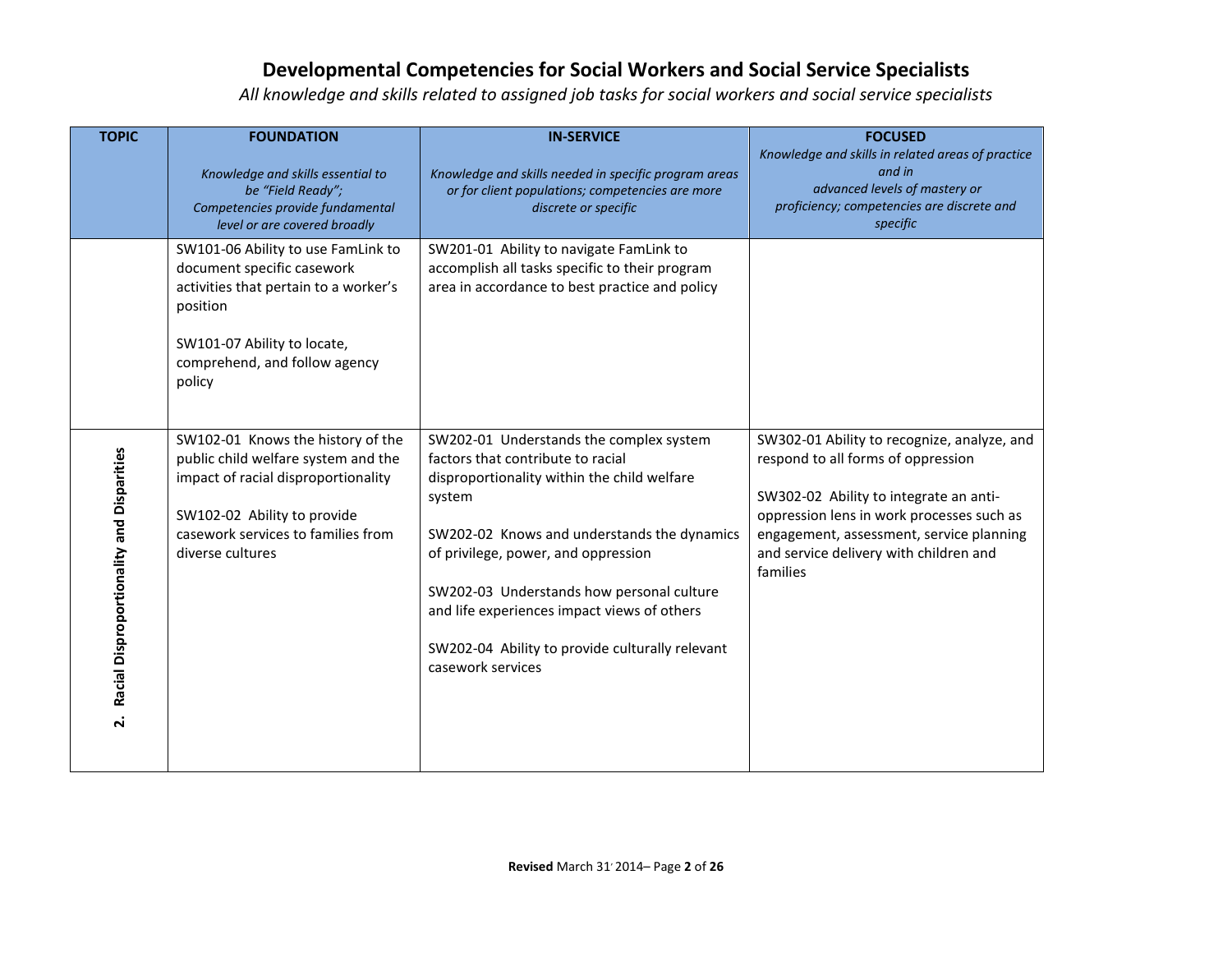| <b>TOPIC</b>                     | <b>FOUNDATION</b>                                                                                                                                                                                                                                                                                                                                                                                                                                                                                                                                                     | <b>IN-SERVICE</b>                                                                                                                                                                                                                                                                                                                                                                                                                                                                                                                                                                                                                                                                                | <b>FOCUSED</b>                                                                                                                                                                                                                                                                                                                                                                                                                                                       |
|----------------------------------|-----------------------------------------------------------------------------------------------------------------------------------------------------------------------------------------------------------------------------------------------------------------------------------------------------------------------------------------------------------------------------------------------------------------------------------------------------------------------------------------------------------------------------------------------------------------------|--------------------------------------------------------------------------------------------------------------------------------------------------------------------------------------------------------------------------------------------------------------------------------------------------------------------------------------------------------------------------------------------------------------------------------------------------------------------------------------------------------------------------------------------------------------------------------------------------------------------------------------------------------------------------------------------------|----------------------------------------------------------------------------------------------------------------------------------------------------------------------------------------------------------------------------------------------------------------------------------------------------------------------------------------------------------------------------------------------------------------------------------------------------------------------|
|                                  | Knowledge and skills essential to<br>be "Field Ready";<br>Competencies provide fundamental<br>level or are covered broadly                                                                                                                                                                                                                                                                                                                                                                                                                                            | Knowledge and skills needed in specific program areas<br>or for client populations; competencies are more<br>discrete or specific                                                                                                                                                                                                                                                                                                                                                                                                                                                                                                                                                                | Knowledge and skills in related areas of practice<br>and in<br>advanced levels of mastery or<br>proficiency; competencies are discrete and<br>specific                                                                                                                                                                                                                                                                                                               |
| Engagement and Partnership<br>ന് | SW103-01 Ability to approach<br>engagement in a respectful manner<br>and one that honors the importance<br>of genuineness, integrity and<br>empathy<br>SW103-02 Understands why<br>families may not willingly engage,<br>share information, or be cooperative<br>with public child welfare workers<br>SW103-03 Ability to complete a<br>child welfare interview with children<br>and parents to gather full and<br>accurate information<br>SW103-04 Ability to both engage<br>and set limits with parents who may<br>be hostile, verbally abusive, or<br>intimidating | SW203-01 Ability to enhance collaboration and<br>service coordination among units, departments,<br>and agencies serving children and families<br>SW203-02 Ability to support families who are<br>experiencing significant hesitation or reluctance<br>about working with Children's Administration<br>SW203-03 Ability to employ developmentally<br>and culturally appropriate interviewing<br>techniques to help increase family participation<br>and elicit necessary information<br>SW203-04 Ability to engage and partner with<br>non-offending parents to increase safety of<br>children<br>(SW214-08 Ability to engage youth about healthy<br>relationships, consent, and dating violence) | SW303-01 Ability to represent the agency<br>via participation in state-wide system<br>improvement processes<br>SW303-02 Ability to constructively manage<br>conflicts with parents, youth, co-workers,<br>and community professionals<br>SW303-03 Ability to use a variety of<br>interviewing strategies suitable for<br>different purposes and situations, including<br>children who are experiencing trauma,<br>poverty, domestic violence, chemical<br>dependency |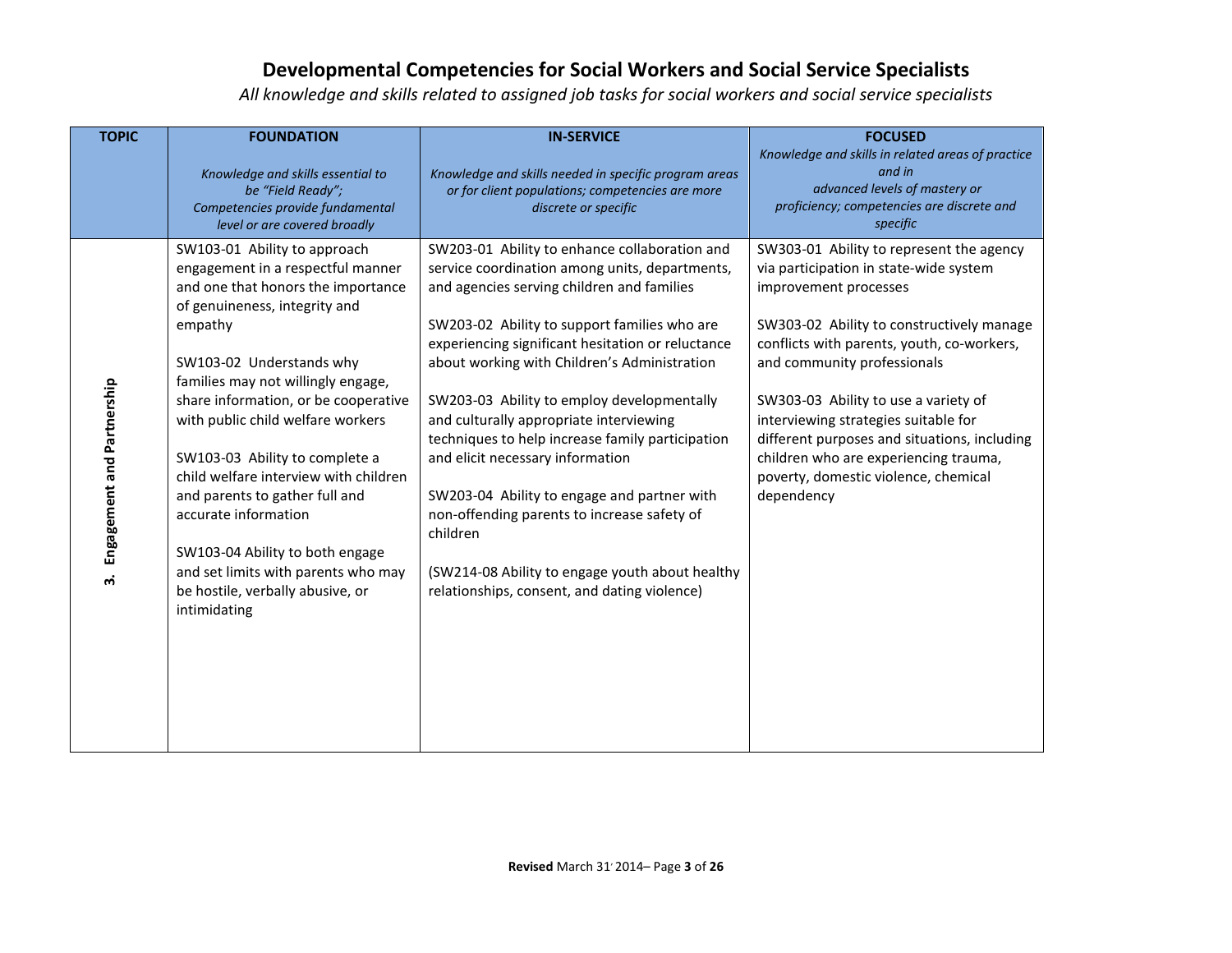| <b>TOPIC</b>                          | <b>FOUNDATION</b><br>Knowledge and skills essential to<br>be "Field Ready";<br>Competencies provide fundamental<br>level or are covered broadly                                                                                                                                                                                                                                                                                                                                                        | <b>IN-SERVICE</b><br>Knowledge and skills needed in specific program areas<br>or for client populations; competencies are more<br>discrete or specific                                                                                                                                                                                                                                                                                                                                                                                | <b>FOCUSED</b><br>Knowledge and skills in related areas of practice<br>and in<br>advanced levels of mastery or<br>proficiency; competencies are discrete and<br>specific |
|---------------------------------------|--------------------------------------------------------------------------------------------------------------------------------------------------------------------------------------------------------------------------------------------------------------------------------------------------------------------------------------------------------------------------------------------------------------------------------------------------------------------------------------------------------|---------------------------------------------------------------------------------------------------------------------------------------------------------------------------------------------------------------------------------------------------------------------------------------------------------------------------------------------------------------------------------------------------------------------------------------------------------------------------------------------------------------------------------------|--------------------------------------------------------------------------------------------------------------------------------------------------------------------------|
| In-Take, Referrals and Screening<br>4 | SW104-01 Understands the roles<br>and tasks of the in-take process<br>SW104-02 Understands level<br>prioritization during the referral<br>process including the ability to<br>identify when a referral qualifies as<br>an emergency and requires<br>immediate attention<br>SW104-03 Ability to identify and<br>manage personal biases that can<br>impact the screening and intake<br>processes<br>SW104-04 Knows to gather<br>information that may identify the<br>child as an Indian or Tribal member | SW204-01 Ability to gather full information<br>needed to determine whether a referral should<br>be accepted as a report of abuse or neglect,<br>should receive supportive services through a<br>family assessment response, or if the referral<br>does not warrant additional services<br>SW204-02 Ability to screen maltreatment<br>referrals and make recommendations regarding<br>case opening and response priority<br>SW204-03 Ability to identify and describe the<br>reasoning behind how and why referrals are<br>prioritized | SW304-01 Ability to use family<br>developmental theory when gathering<br>information from family members and<br>collateral contacts                                      |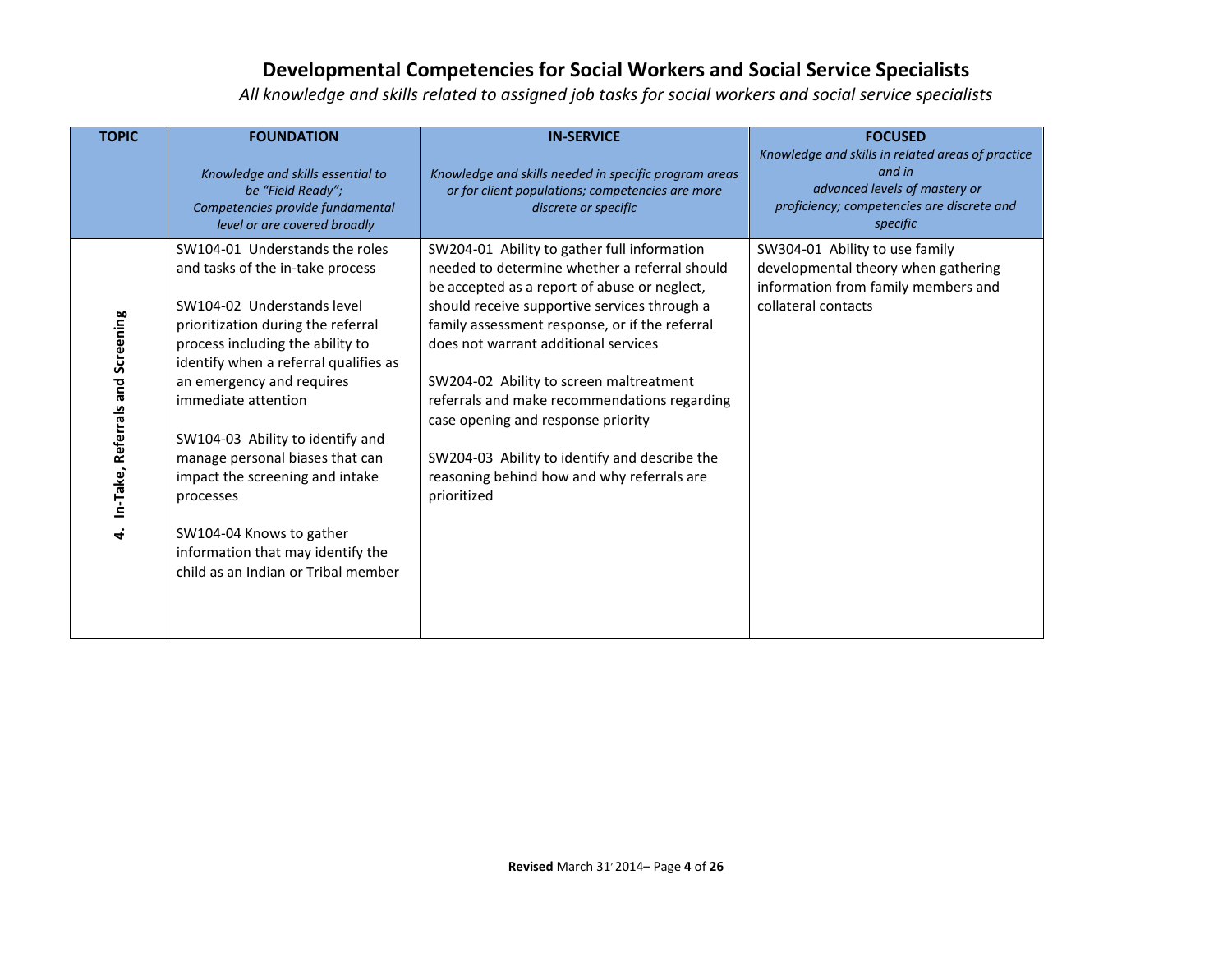| <b>TOPIC</b>                                      | <b>FOUNDATION</b>                                                                                                                                                                                                                                                                                                                                                                                                                                                                                                                                                                                                                                                                                                                                                                                 | <b>IN-SERVICE</b>                                                                                                                                                                                                                                                                                                                                                                                                                                                                                                                                                                                                                                                                                       | <b>FOCUSED</b>                                                                                                                                                                                                                                                                                                                                                                                                                                                                                                                                                                                                                                                                                                                                                                                                                                                                 |
|---------------------------------------------------|---------------------------------------------------------------------------------------------------------------------------------------------------------------------------------------------------------------------------------------------------------------------------------------------------------------------------------------------------------------------------------------------------------------------------------------------------------------------------------------------------------------------------------------------------------------------------------------------------------------------------------------------------------------------------------------------------------------------------------------------------------------------------------------------------|---------------------------------------------------------------------------------------------------------------------------------------------------------------------------------------------------------------------------------------------------------------------------------------------------------------------------------------------------------------------------------------------------------------------------------------------------------------------------------------------------------------------------------------------------------------------------------------------------------------------------------------------------------------------------------------------------------|--------------------------------------------------------------------------------------------------------------------------------------------------------------------------------------------------------------------------------------------------------------------------------------------------------------------------------------------------------------------------------------------------------------------------------------------------------------------------------------------------------------------------------------------------------------------------------------------------------------------------------------------------------------------------------------------------------------------------------------------------------------------------------------------------------------------------------------------------------------------------------|
|                                                   | Knowledge and skills essential to<br>be "Field Ready";                                                                                                                                                                                                                                                                                                                                                                                                                                                                                                                                                                                                                                                                                                                                            | Knowledge and skills needed in specific program areas                                                                                                                                                                                                                                                                                                                                                                                                                                                                                                                                                                                                                                                   | Knowledge and skills in related areas of practice<br>and in<br>advanced levels of mastery or                                                                                                                                                                                                                                                                                                                                                                                                                                                                                                                                                                                                                                                                                                                                                                                   |
|                                                   | Competencies provide fundamental                                                                                                                                                                                                                                                                                                                                                                                                                                                                                                                                                                                                                                                                                                                                                                  | or for client populations; competencies are more<br>discrete or specific                                                                                                                                                                                                                                                                                                                                                                                                                                                                                                                                                                                                                                | proficiency; competencies are discrete and                                                                                                                                                                                                                                                                                                                                                                                                                                                                                                                                                                                                                                                                                                                                                                                                                                     |
|                                                   | level or are covered broadly                                                                                                                                                                                                                                                                                                                                                                                                                                                                                                                                                                                                                                                                                                                                                                      |                                                                                                                                                                                                                                                                                                                                                                                                                                                                                                                                                                                                                                                                                                         | specific                                                                                                                                                                                                                                                                                                                                                                                                                                                                                                                                                                                                                                                                                                                                                                                                                                                                       |
| Assessment in Public Child Welfare Practice<br>ທ່ | SW105-01 Ability to complete<br>thorough assessments that identify<br>family culture, strengths,<br>contributors to child maltreatment,<br>the sequence of events surrounding<br>the maltreatment, family needs, and<br>resources to promote child safety<br>and family well-being<br>SW105-02 Ability to distinguish<br>what information is critical to obtain<br>to complete a comprehensive<br>assessment<br>SW105-03 Ability to complete a<br>safety assessment by identifying<br>specific safety threats and<br>determining safety threshold<br>SW105-04 Ability to identify family<br>development stages and everyday<br>family management tasks that<br>interrupt family functioning and<br>create safety threats<br>SW105-05 Understands how one's<br>own background and intersections of | SW205-01 Ability to elicit, analyze, and integrate<br>relevant information to support decision making<br>at all phases of case involvement<br>SW205-02 Ability to screen for domestic<br>violence, mental health, and substance abuse,<br>and assess the impact on child safety<br>SW205-03 Ability to assess safety throughout<br>the life of a case and evaluate conditions for<br>family reunification<br>SW205-04 Ability to assess families' cultural<br>norms, values, traditions, and child-rearing<br>practices and recognize how these influence the<br>organization of parenting tasks<br>SW205-05 Ability to identify, assess, and provide<br>support to families experiencing child neglect | SW305-05 Ability to assess his or her own<br>emotional responses to clients, co-workers<br>and situations in which the worker's values<br>are challenged<br>SW305-06 Ability to use strategies to<br>mitigate the safety threats of acute and<br>chronic neglect<br>SW305-07 Ability to implement a case plan<br>that specifically addresses all the factors<br>that contributed to child neglect, that<br>builds upon natural supports<br>SW305-08 Ability to select and provide<br>appropriate casework interventions to help<br>parents resolve concerns that contributed<br>to the physical abuse and develop non-<br>abuse methods for interacting with their<br>children<br>SW305-09 Ability to successfully<br>collaborate with law enforcement, Child<br>Advocacy Center Staff, tribes, and county<br>prosecutors to gather full information to<br>ensure child safety |
|                                                   | personal identities inform beliefs,<br>feelings, actions, and relationships<br>with others and how a lack of                                                                                                                                                                                                                                                                                                                                                                                                                                                                                                                                                                                                                                                                                      |                                                                                                                                                                                                                                                                                                                                                                                                                                                                                                                                                                                                                                                                                                         |                                                                                                                                                                                                                                                                                                                                                                                                                                                                                                                                                                                                                                                                                                                                                                                                                                                                                |
|                                                   | cultural knowledge can influence a<br>worker's judgment and contribute                                                                                                                                                                                                                                                                                                                                                                                                                                                                                                                                                                                                                                                                                                                            |                                                                                                                                                                                                                                                                                                                                                                                                                                                                                                                                                                                                                                                                                                         |                                                                                                                                                                                                                                                                                                                                                                                                                                                                                                                                                                                                                                                                                                                                                                                                                                                                                |
|                                                   | to biased decisions                                                                                                                                                                                                                                                                                                                                                                                                                                                                                                                                                                                                                                                                                                                                                                               | Revised March 31'2014- Page 5 of 26                                                                                                                                                                                                                                                                                                                                                                                                                                                                                                                                                                                                                                                                     |                                                                                                                                                                                                                                                                                                                                                                                                                                                                                                                                                                                                                                                                                                                                                                                                                                                                                |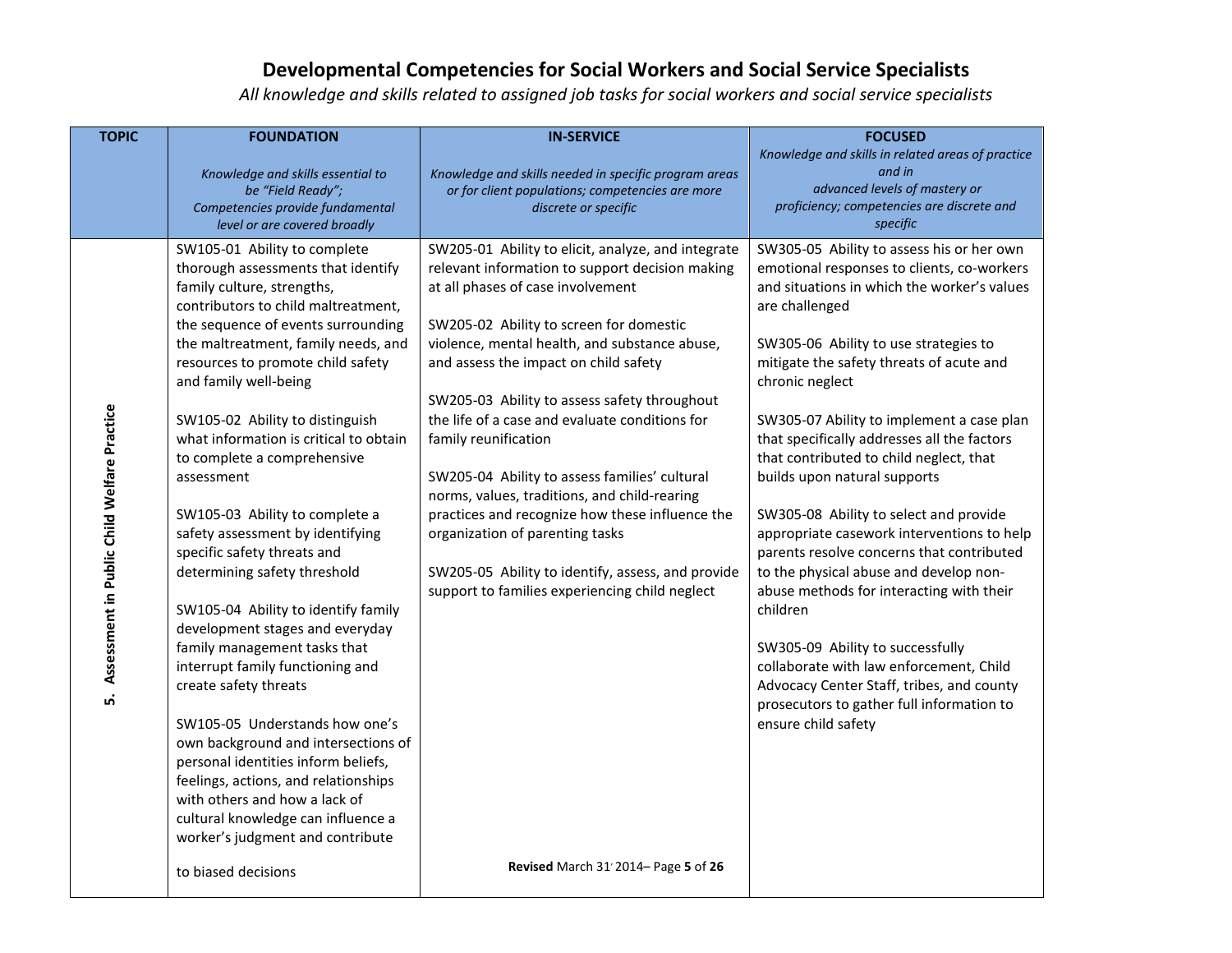| <b>TOPIC</b>                                              | <b>FOUNDATION</b>                                                                                                                                                                                                                              | <b>IN-SERVICE</b>                                                                                                                                                                                                                                                                                                                                                                                                                                                                                                                                                                                                                                                                                                                                                                                                                                                                                                                             | <b>FOCUSED</b>                                                                                                                                                                                   |
|-----------------------------------------------------------|------------------------------------------------------------------------------------------------------------------------------------------------------------------------------------------------------------------------------------------------|-----------------------------------------------------------------------------------------------------------------------------------------------------------------------------------------------------------------------------------------------------------------------------------------------------------------------------------------------------------------------------------------------------------------------------------------------------------------------------------------------------------------------------------------------------------------------------------------------------------------------------------------------------------------------------------------------------------------------------------------------------------------------------------------------------------------------------------------------------------------------------------------------------------------------------------------------|--------------------------------------------------------------------------------------------------------------------------------------------------------------------------------------------------|
|                                                           | Knowledge and skills essential to<br>be "Field Ready";<br>Competencies provide fundamental<br>level or are covered broadly                                                                                                                     | Knowledge and skills needed in specific program areas<br>or for client populations; competencies are more<br>discrete or specific                                                                                                                                                                                                                                                                                                                                                                                                                                                                                                                                                                                                                                                                                                                                                                                                             | Knowledge and skills in related areas of practice<br>and in<br>advanced levels of mastery or<br>proficiency; competencies are discrete and<br>specific                                           |
| 5.Assessment in Public Child Welfare Practice - continued | SW105-06 Understands the scope<br>and types of child maltreatment<br>SW105-07 Ability to differentiate<br>between poverty, homelessness,<br>substandard living conditions and<br>neglect and understand how poverty<br>confounds child neglect | SW205-06 Ability to identify, assess, and provide<br>support to families experiencing child physical<br>abuse<br>SW205-07 Ability to identify, assess, and provide<br>support to families experiencing sexual abuse<br>SW205-08 Understands the characteristics,<br>interpersonal dynamics, and emotional/social<br>functioning of sexual abuse offenders, non-<br>offending parents, and siblings where sexual<br>abuse occurred<br>SW205-09 Ability to apply principles of child<br>interviewing and assessment<br>SW205-10 Ability to elicit thorough and<br>complete information, as well as the ability to<br>minimize trauma and maximize child's comfort<br>during an interview<br>SW205-11 Ability to identify special<br>consideration in child interviewing such as:<br>interviewing adolescents or children with special<br>needs<br>SW205-12 Ability to practice and enhance<br>interviewing skills by conducting mock interviews | SW305-10 Understands the critical issues<br>related to family reunification in sexual<br>abuse situations and knows how to<br>properly sequence and implement activities<br>toward reunification |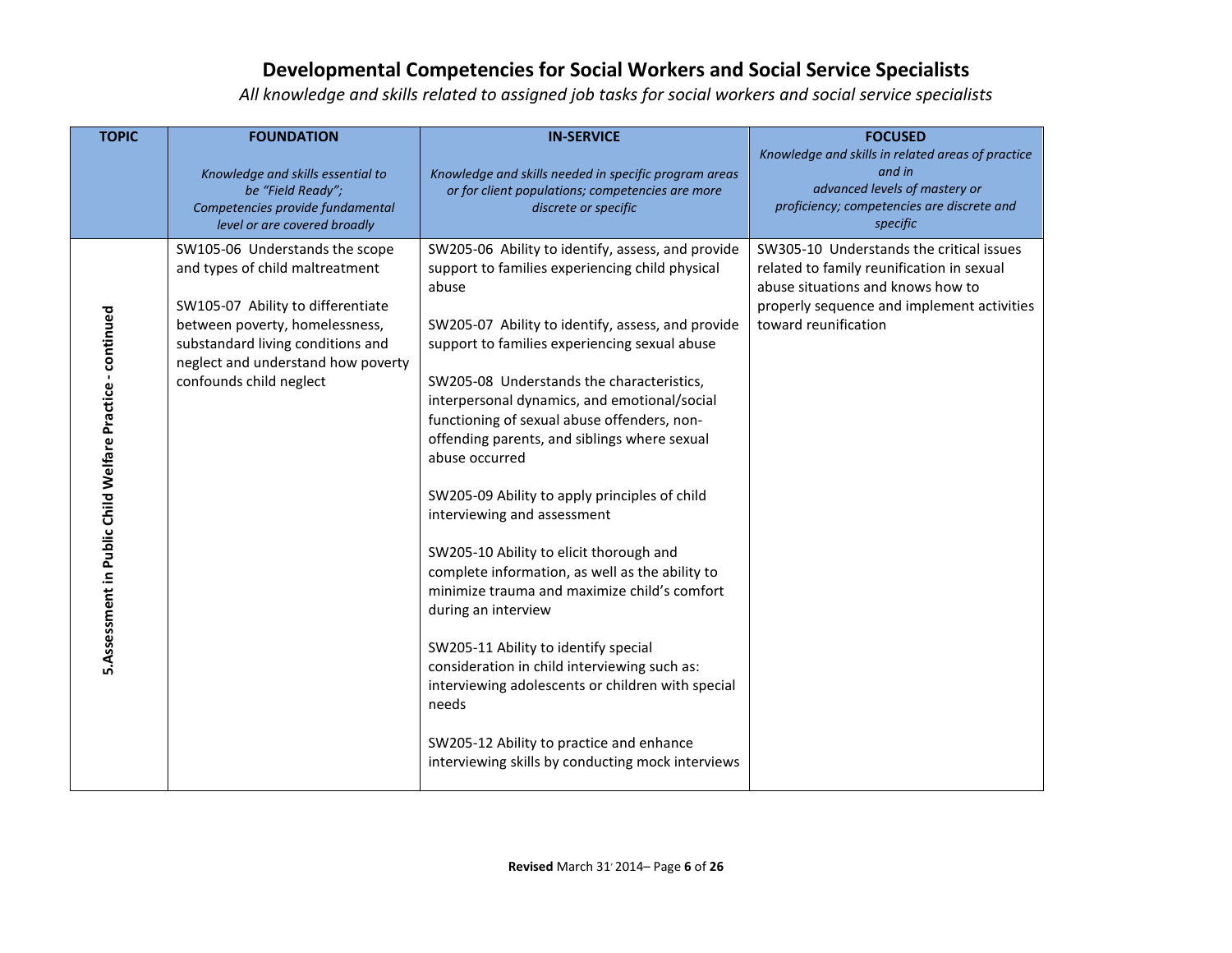| <b>TOPIC</b>                    | <b>FOUNDATION</b>                                                                                                                                                                                                                                                                                                                                                                                                                                                                                                                                                                 | <b>IN-SERVICE</b>                                                                                                                                                                                                                                                                                                                                                                                                                                                                                                                                                             | <b>FOCUSED</b><br>Knowledge and skills in related areas of practice                                                                        |
|---------------------------------|-----------------------------------------------------------------------------------------------------------------------------------------------------------------------------------------------------------------------------------------------------------------------------------------------------------------------------------------------------------------------------------------------------------------------------------------------------------------------------------------------------------------------------------------------------------------------------------|-------------------------------------------------------------------------------------------------------------------------------------------------------------------------------------------------------------------------------------------------------------------------------------------------------------------------------------------------------------------------------------------------------------------------------------------------------------------------------------------------------------------------------------------------------------------------------|--------------------------------------------------------------------------------------------------------------------------------------------|
|                                 | Knowledge and skills essential to<br>be "Field Ready";<br>Competencies provide fundamental<br>level or are covered broadly                                                                                                                                                                                                                                                                                                                                                                                                                                                        | Knowledge and skills needed in specific program areas<br>or for client populations; competencies are more<br>discrete or specific                                                                                                                                                                                                                                                                                                                                                                                                                                             | and in<br>advanced levels of mastery or<br>proficiency; competencies are discrete and<br>specific                                          |
| Child Protective Services<br>نی | SW106-01 Ability to use a solution<br>based casework approach when<br>conducting child maltreatment<br>investigations<br>SW106-02 Ability to incorporate<br>structured decision making into<br>investigative decision making<br>processes and document in FamLink<br>SW106-03 Ability to elicit, analyze,<br>and integrate relevant information<br>to support decision making at all<br>phases of case involvement<br>SW106-04 Ability to prepare<br>children and families for child<br>removal in a manner that reduces<br>trauma, minimizes stress, and<br>enhances partnership | SW206-01 Ability to define child maltreatment<br>in terms of disruptions in managing everyday life<br>tasks<br>SW206-02 Ability to track and document the<br>sequence of events that led to abuse or neglect<br>in the family<br>SW206-03 Ability to build consensus with the<br>family around safety threats and plans to<br>address those threats<br>SW206-04 Ability to coordinate and work jointly<br>with law enforcement when appropriate<br>SW206-05 Ability to coordinate and work<br>jointly with tribal partners when applicable<br>(See SW205-09 through SW205-12) | SW306-01 Ability to help family members<br>in a crisis situations in a manner that<br>promotes safety, stability, and productive<br>change |
|                                 |                                                                                                                                                                                                                                                                                                                                                                                                                                                                                                                                                                                   |                                                                                                                                                                                                                                                                                                                                                                                                                                                                                                                                                                               |                                                                                                                                            |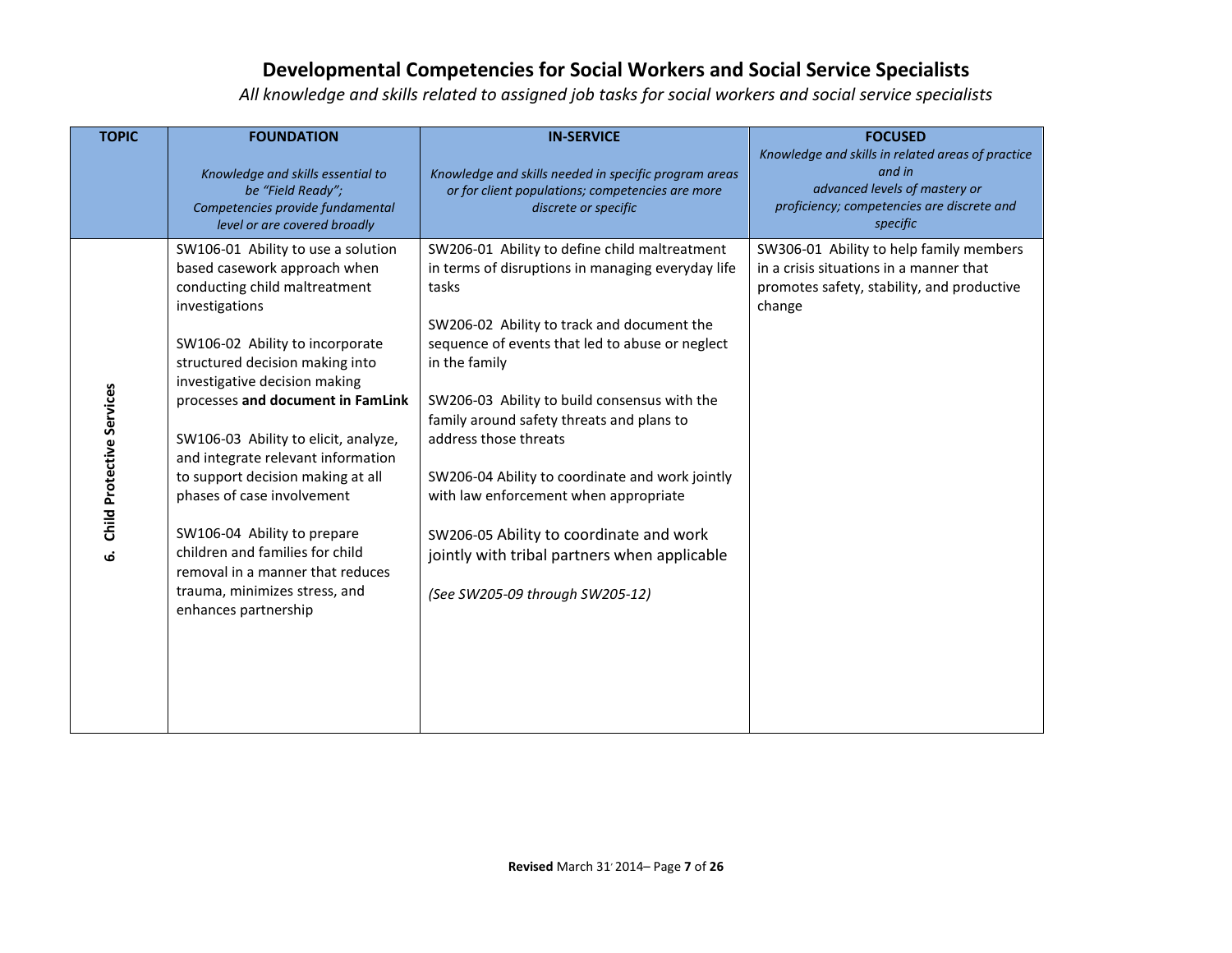| <b>TOPIC</b>                               | <b>FOUNDATION</b>                                                                                                                         | <b>IN-SERVICE</b>                                                                                                                                                                                                                                                                                                                                                                                                                                                                                                                                                                                                                                                                                                                                                                                                                                                                                     | <b>FOCUSED</b>                                                                                                                                         |
|--------------------------------------------|-------------------------------------------------------------------------------------------------------------------------------------------|-------------------------------------------------------------------------------------------------------------------------------------------------------------------------------------------------------------------------------------------------------------------------------------------------------------------------------------------------------------------------------------------------------------------------------------------------------------------------------------------------------------------------------------------------------------------------------------------------------------------------------------------------------------------------------------------------------------------------------------------------------------------------------------------------------------------------------------------------------------------------------------------------------|--------------------------------------------------------------------------------------------------------------------------------------------------------|
|                                            | Knowledge and skills essential to<br>be "Field Ready";<br>Competencies provide fundamental<br>level or are covered broadly                | Knowledge and skills needed in specific program areas<br>or for client populations; competencies are more<br>discrete or specific                                                                                                                                                                                                                                                                                                                                                                                                                                                                                                                                                                                                                                                                                                                                                                     | Knowledge and skills in related areas of practice<br>and in<br>advanced levels of mastery or<br>proficiency; competencies are discrete and<br>specific |
| Family Assessment Response<br>$\mathbf{r}$ | SW107-01 Knows and understands the<br>procedural differences between Child<br>Protection Services and Family<br>Assessment Response paths | SW207-01 Ability to form and maintain partnerships<br>with community and tribal resources throughout the<br>life of a case<br>SW207-02 Ability to engage collaboratively to build<br>consensus with the family within a voluntary context<br>SW207-03 Ability to assist the family in meeting the<br>safety and well-being needs of their children without<br>the requirement of making a finding of abuse or<br>neglect<br>SW207-04 Ability to explain to the family the<br>procedural differences between Child Protective<br>Services and FAR<br>SW207-05 Ability to identify the needs with the family<br>through the FAR Family Assessment and match those<br>needs with appropriate resources<br>SW207-06 Ability to teach the family how and when to<br>access services on their own<br>SW207-07 Ability to engage and coordinate with<br>Tribes, and recognized American Indian Organizations |                                                                                                                                                        |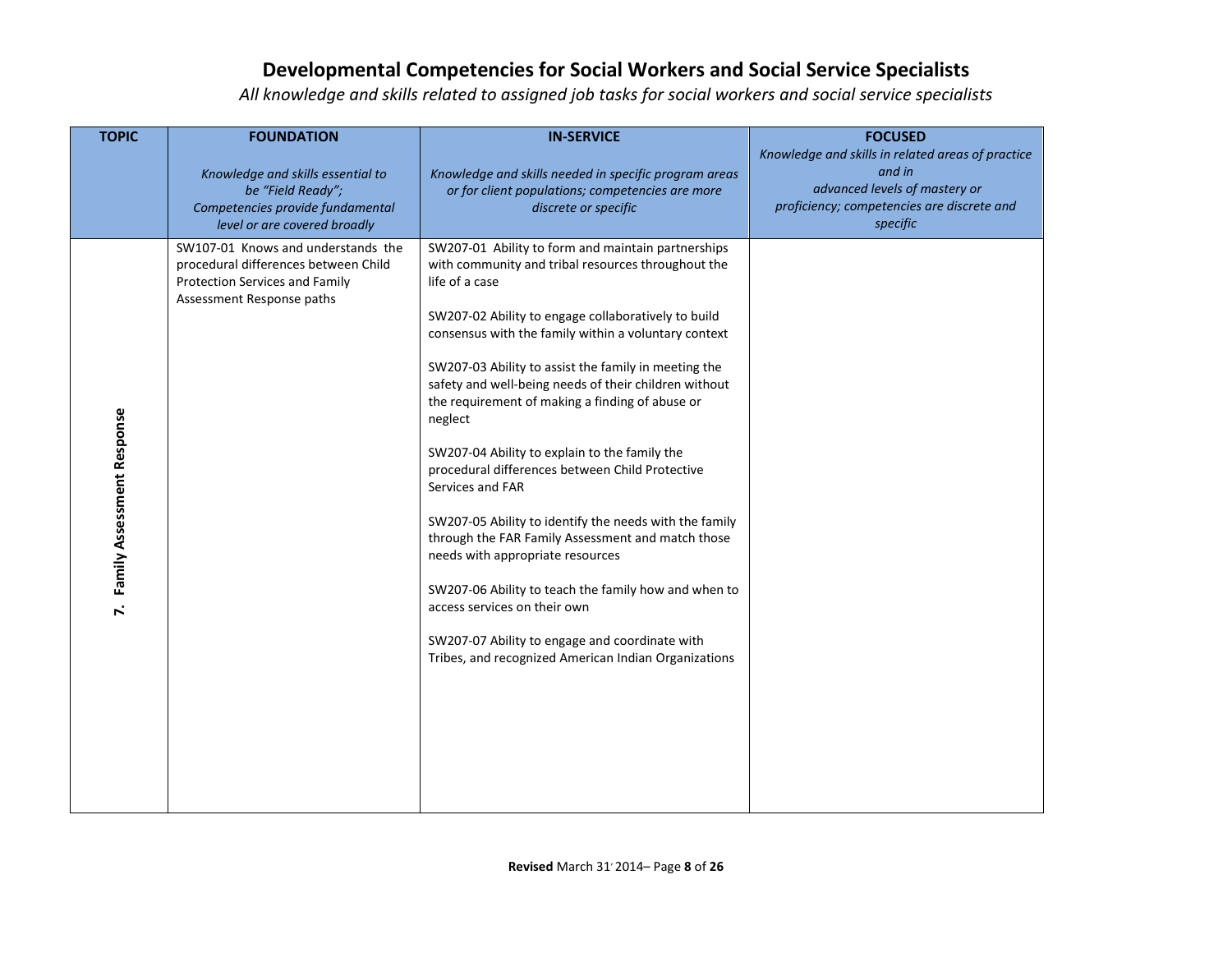| <b>TOPIC</b>                     | <b>FOUNDATION</b><br>Knowledge and skills essential to<br>be "Field Ready";<br>Competencies provide fundamental<br>level or are covered broadly                                                                                                                                                                                                                                                                                                                                                   | <b>IN-SERVICE</b><br>Knowledge and skills needed in specific program areas<br>or for client populations; competencies are more<br>discrete or specific                                                                                                                                                                                                                                                                                | <b>FOCUSED</b><br>Knowledge and skills in related areas of practice<br>and in<br>advanced levels of mastery or<br>proficiency; competencies are discrete and<br>specific                     |
|----------------------------------|---------------------------------------------------------------------------------------------------------------------------------------------------------------------------------------------------------------------------------------------------------------------------------------------------------------------------------------------------------------------------------------------------------------------------------------------------------------------------------------------------|---------------------------------------------------------------------------------------------------------------------------------------------------------------------------------------------------------------------------------------------------------------------------------------------------------------------------------------------------------------------------------------------------------------------------------------|----------------------------------------------------------------------------------------------------------------------------------------------------------------------------------------------|
| Planning in Public Child Welfare | SW108-01 Ability to co-create in-<br>home and out-of-home safety plans<br>with families that specify the safety<br>threat in the home and concretely<br>identify the action steps required to<br>mitigate risk of abuse or neglect<br>SW108-02 Ability to develop case<br>plans with families that include both<br>family and individual level objectives<br>that are supported by specific and<br>measureable tasks that build on<br>family strengths, tribal resources,<br>and natural supports | SW208-01 Ability to incorporate specific safety<br>activities and tasks, including formal and<br>informal supports, that control safety threats or<br>substitutes diminished caregiver protective<br>capacities<br>SW208-02 Ability to explain concurrent planning<br>to families, and to plan both permanency paths<br>concurrently early and throughout case<br>involvement<br>SW208-03 Ability to document and write case<br>plans | SW308-01 Ability to assist families and<br>treatment providers to identify and address<br>cycles of maltreatment and use relapse<br>prevention techniques to prevent further<br>maltreatment |
| ထံ                               | SW108-03 Understands<br>permanency planning and the<br>prioritization levels of available<br>permanency options<br>SW108-04 Ability to determine<br>when concurrent planning is needed<br>to best ensure permanence for<br>children and youth                                                                                                                                                                                                                                                     | SW208-04 Ability to integrate permanency<br>planning throughout the life of the case<br>SW208-05 Ability to locate and engage family<br>members and other adults to become<br>permanent, life-long resources for children in<br>care<br>SW208-06 Ability to recommend and support<br>the termination of parental rights when a safety<br>concern cannot be mitigated and children<br>remain at risk of abuse or neglect               |                                                                                                                                                                                              |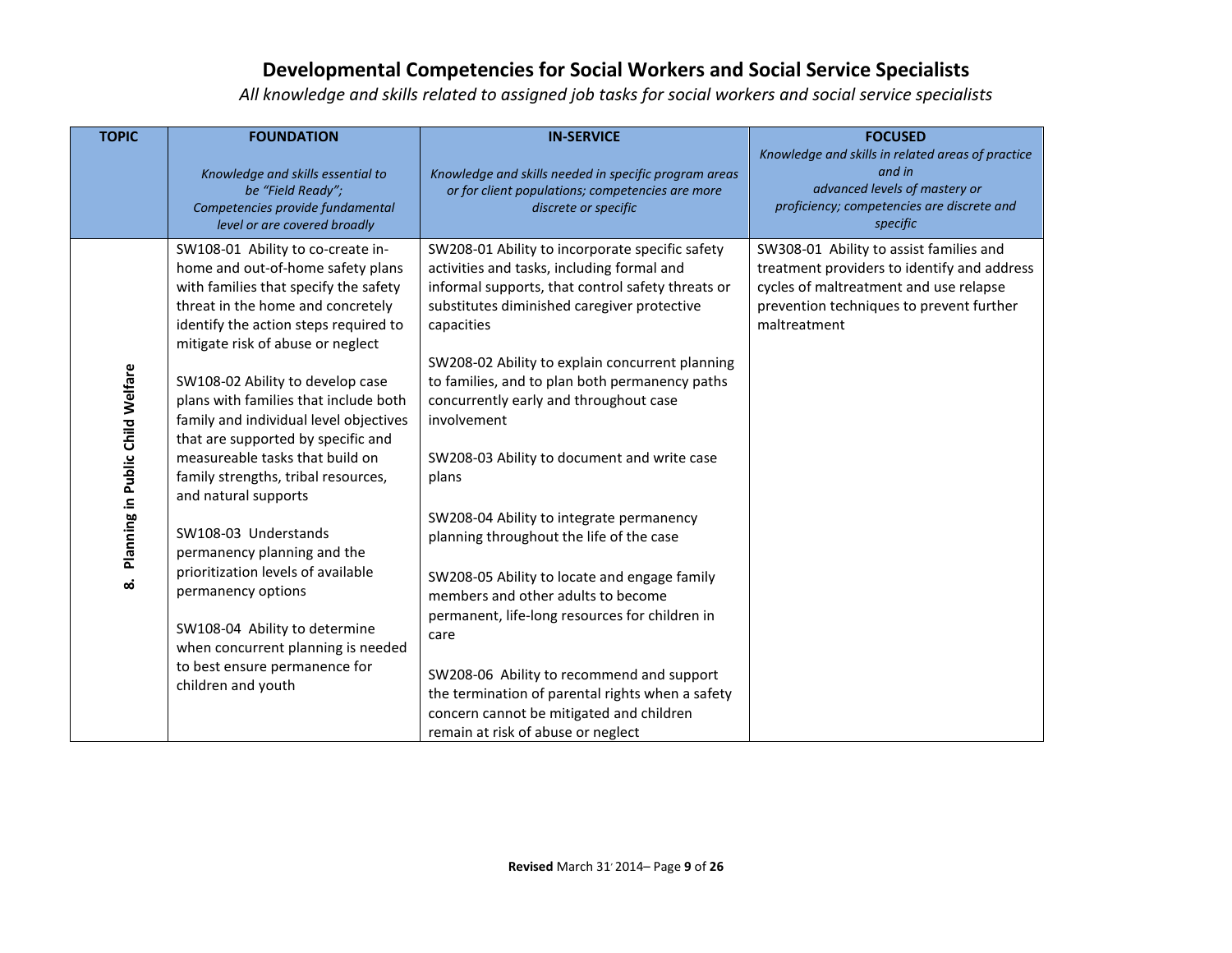| <b>TOPIC</b>                           | <b>FOUNDATION</b>                                                                                                                                                                                                                                                                                                                                                                                                                                                                                                                                                                                                                                                                                                                                                                                                                                                                                                                                                                                                                            | <b>IN-SERVICE</b>                                                                                                                                                                                                                                                                                                                                                                                                                                                                                                                                                                                                                | <b>FOCUSED</b>                                                                                                                                                                                                                                                                                                                                                                                                                                                                                                                                                                                                                                                                                                                                                            |
|----------------------------------------|----------------------------------------------------------------------------------------------------------------------------------------------------------------------------------------------------------------------------------------------------------------------------------------------------------------------------------------------------------------------------------------------------------------------------------------------------------------------------------------------------------------------------------------------------------------------------------------------------------------------------------------------------------------------------------------------------------------------------------------------------------------------------------------------------------------------------------------------------------------------------------------------------------------------------------------------------------------------------------------------------------------------------------------------|----------------------------------------------------------------------------------------------------------------------------------------------------------------------------------------------------------------------------------------------------------------------------------------------------------------------------------------------------------------------------------------------------------------------------------------------------------------------------------------------------------------------------------------------------------------------------------------------------------------------------------|---------------------------------------------------------------------------------------------------------------------------------------------------------------------------------------------------------------------------------------------------------------------------------------------------------------------------------------------------------------------------------------------------------------------------------------------------------------------------------------------------------------------------------------------------------------------------------------------------------------------------------------------------------------------------------------------------------------------------------------------------------------------------|
|                                        | Knowledge and skills essential to<br>be "Field Ready";<br>Competencies provide fundamental<br>level or are covered broadly                                                                                                                                                                                                                                                                                                                                                                                                                                                                                                                                                                                                                                                                                                                                                                                                                                                                                                                   | Knowledge and skills needed in specific program areas<br>or for client populations; competencies are more<br>discrete or specific                                                                                                                                                                                                                                                                                                                                                                                                                                                                                                | Knowledge and skills in related areas of practice<br>and in<br>advanced levels of mastery or<br>proficiency; competencies are discrete and<br>specific                                                                                                                                                                                                                                                                                                                                                                                                                                                                                                                                                                                                                    |
| Child and Family Case Management<br>ெ் | SW109-01 Ability to work with<br>parents throughout the case to help<br>identify and address barriers to<br>family reunification and continually<br>celebrate a parent's progress<br>SW109-02 Understands the<br>importance of selecting services and<br>providers with children and parents<br>that are culturally relevant, address<br>the specific need(s) of the family and<br>enhance natural supports<br>SW109-03 Ability to identify the<br>degree to which community-based<br>services are supported by evidence<br>and suggest benefit<br>SW109-04 Ability to help prepare<br>parents and children for the unique<br>challenges of family reunification in<br>a manner that minimizes stress and<br>provides maximum support<br>SW109-05 Ability to complete<br>comprehensive and timely case<br>documentation and maintain a case<br>file that is organized, accurate, and<br>aligns with current agency<br>requirements<br>SW109-06 Ability to identify criteria<br>for determining when family<br>reunification is not plausible | SW209-01 Ability to monitor case progress<br>based upon behavioral indicators and make<br>adjustments to case plans as needed<br>SW209-02 Ability to use family team meetings<br>as a decision making strategy throughout the life<br>of the case<br>SW209-03 Ability to locate and use academic<br>literature to guide case practice, case<br>recommendations, and decision making<br>processes<br>SW209-04 Ability to use a variety of caseworker<br>strategies and interventions with children and<br>families to prevent placement disruption and re-<br>entry of children into care<br>Revised March 31'2014- Page 10 of 26 | SW309-01 Ability to advocate on behalf of<br>children and families and teach clients self-<br>advocacy strategies<br>SW309-02 Ability to collaborate with<br>tribes, county programs, non-profit<br>agencies and employment services staff to<br>help families access benefits and services<br>and to coordinate required program-<br>related activities of family members<br>SW309-03 Ability to participate in agency<br>evaluative processes, steering committees,<br>and/or programmatic reform efforts that<br>aim to strengthen the child welfare system<br>SW309-04 Ability to provide support to<br>parents who are facing parental<br>termination including discussing voluntary<br>relinquishment and alternative permanent<br>placement for children and youth |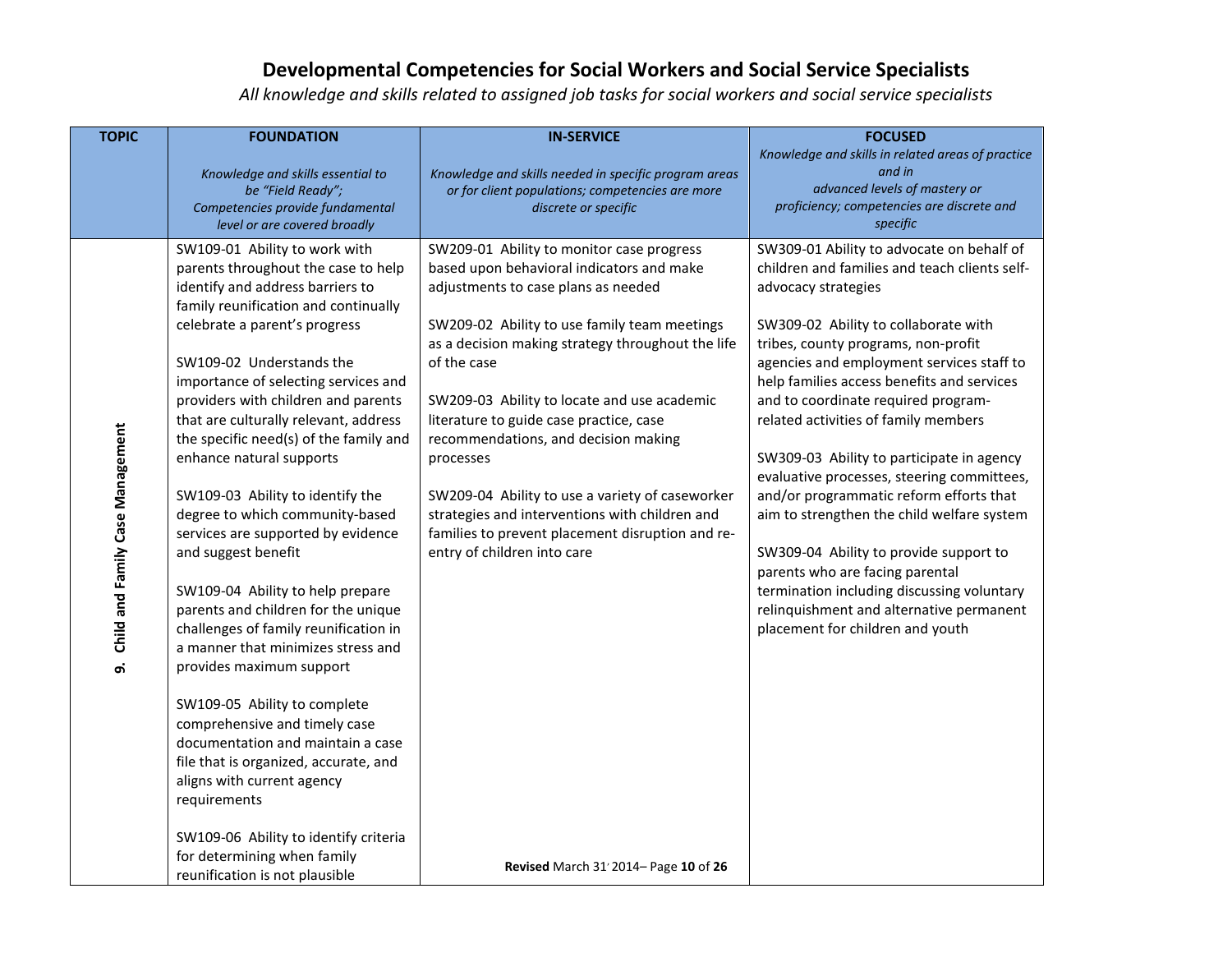| <b>TOPIC</b>   | <b>FOUNDATION</b>                                                                                                                                                                                                                                                                                                                                                                                                                                                                                                                              | <b>IN-SERVICE</b>                                                                                                                                                                                                                                                                                                                                                                                                                                          | <b>FOCUSED</b>                                                                                                                                            |
|----------------|------------------------------------------------------------------------------------------------------------------------------------------------------------------------------------------------------------------------------------------------------------------------------------------------------------------------------------------------------------------------------------------------------------------------------------------------------------------------------------------------------------------------------------------------|------------------------------------------------------------------------------------------------------------------------------------------------------------------------------------------------------------------------------------------------------------------------------------------------------------------------------------------------------------------------------------------------------------------------------------------------------------|-----------------------------------------------------------------------------------------------------------------------------------------------------------|
|                | Knowledge and skills essential to<br>be "Field Ready";<br>Competencies provide fundamental<br>level or are covered broadly                                                                                                                                                                                                                                                                                                                                                                                                                     | Knowledge and skills needed in specific program areas<br>or for client populations; competencies are more<br>discrete or specific                                                                                                                                                                                                                                                                                                                          | Knowledge and skills in related areas of practice<br>and in<br>advanced levels of mastery or<br>proficiency; competencies are discrete and<br>specific    |
| 10. Visitation | SW110-01 Ability to complete<br>visitation plans that underscore the<br>importance of arranging and<br>maintaining immediate, frequent,<br>and meaningful parent-child<br>visitation when out-of-home<br>placements are deemed necessary<br>SW110-02 Ability to prepare parents<br>for the agency's expectations about<br>a parent's role and responsibilities<br>during parent-child visitation<br>SW110-03 Understands the complex<br>emotions experienced by children<br>and parents prior to, during, and<br>after parent-child visitation | SW210-01 Ability to arrange visits so that<br>parents have an opportunity to practice skills<br>and behaviors needed to reduce risk and<br>increase safety<br>SW210-02 Ability to assess for new skills and<br>protective capabilities during parent-child<br>visitation and accurately document progress<br>SW210-03 Ability to help caregivers anticipate<br>and manage the challenges and stressors<br>children experience from parent-child visitation | SW310-01 Ability use parent-child<br>visitation as teaching opportunities to<br>encourage the refinement of parenting<br>skills and discipline strategies |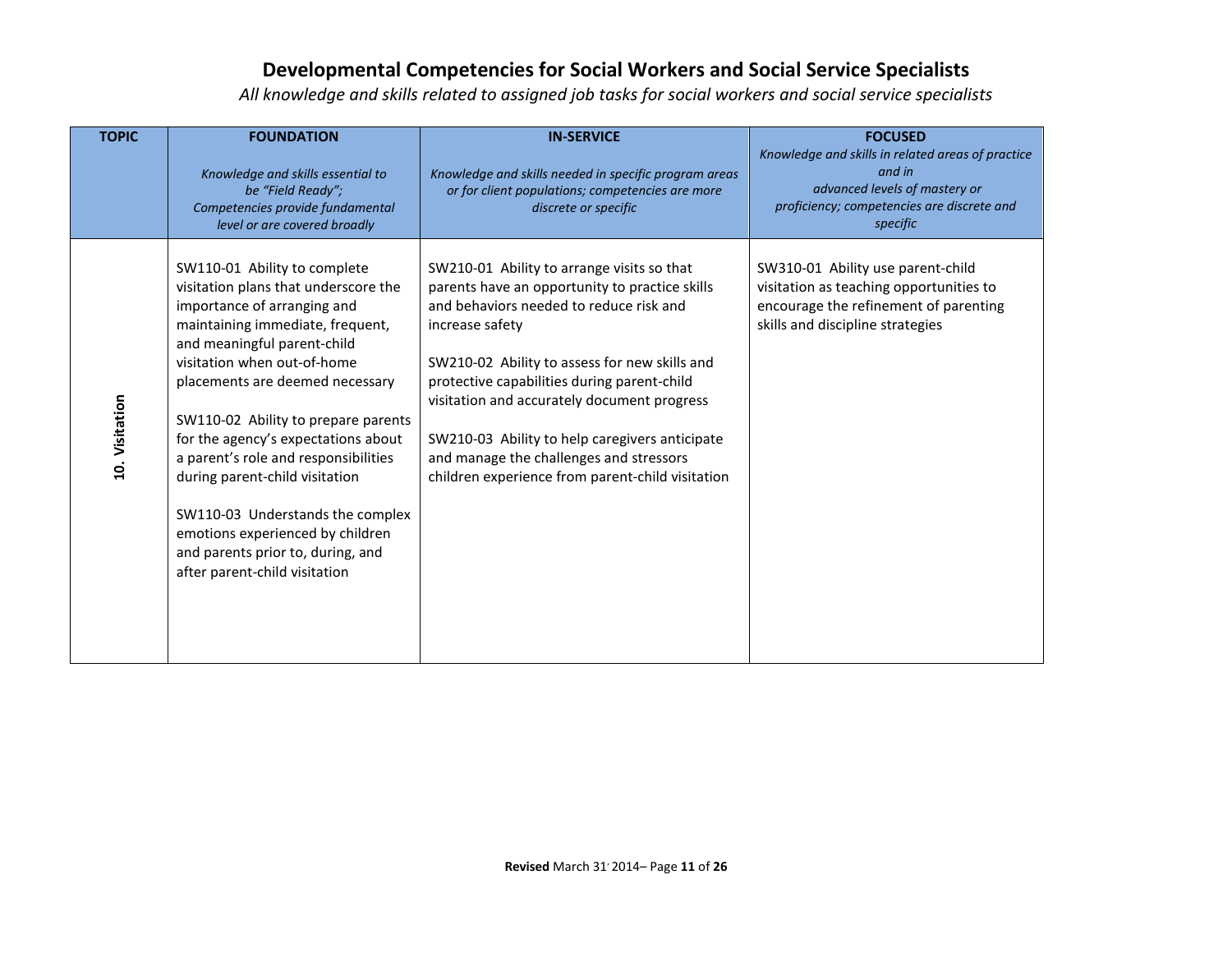| <b>TOPIC</b>             | <b>FOUNDATION</b>                     | <b>IN-SERVICE</b>                                     | <b>FOCUSED</b>                                    |
|--------------------------|---------------------------------------|-------------------------------------------------------|---------------------------------------------------|
|                          |                                       |                                                       | Knowledge and skills in related areas of practice |
|                          | Knowledge and skills essential to     | Knowledge and skills needed in specific program areas | and in                                            |
|                          | be "Field Ready";                     | or for client populations; competencies are more      | advanced levels of mastery or                     |
|                          | Competencies provide fundamental      | discrete or specific                                  | proficiency; competencies are discrete and        |
|                          | level or are covered broadly          |                                                       | specific                                          |
|                          | SW111-01 Ability to identify the      | SW211-01 Knows the historical significance of         | SW311-01 Ability to collaborate with tribes       |
|                          | provisions of the state and federal   | <b>ICWA</b>                                           | on a government to government basis such          |
|                          | Indian Child Welfare Acts and         |                                                       | that the collaboration results in better          |
|                          | understand the implications for child | SW211-02 Knows the history and location of            | outcomes through information sharing,             |
|                          | welfare practice                      | Washington's tribes                                   | culturally appropriate case planning,             |
|                          |                                       |                                                       | expanded placement resources and                  |
|                          | SW111-02 Knows the definition of      | SW211-03 Ability to submit inquiries to tribes to     | timelier permanency planning                      |
|                          | an Indian child                       | determine a child's Indian status                     |                                                   |
|                          |                                       |                                                       | SW311-02 Understand the different levels          |
|                          | SW111-03 Ability to identify the      | SW211-04 Ability to notify tribes of CA               | of involvement a tribe may take in case           |
|                          | order of placement preferences for    | involvement with their tribal child and support       | planning; no involvement; case planning           |
|                          | American Indian or Alaskan Native     | tribal engagement in the case proceedings             | participation; intervention as a legal party;     |
|                          | child                                 |                                                       | transfer of jurisdiction to tribal court          |
| 11. Indian Child Welfare |                                       | SW211-05 Ability to facilitate legal notice in        |                                                   |
|                          |                                       | accordance with the state and federal Indian          |                                                   |
|                          |                                       | Child Acts                                            |                                                   |
|                          |                                       |                                                       |                                                   |
|                          |                                       | SW211-06 Understands when a child may                 |                                                   |
|                          |                                       | require a LICWAC staffing                             |                                                   |
|                          |                                       |                                                       |                                                   |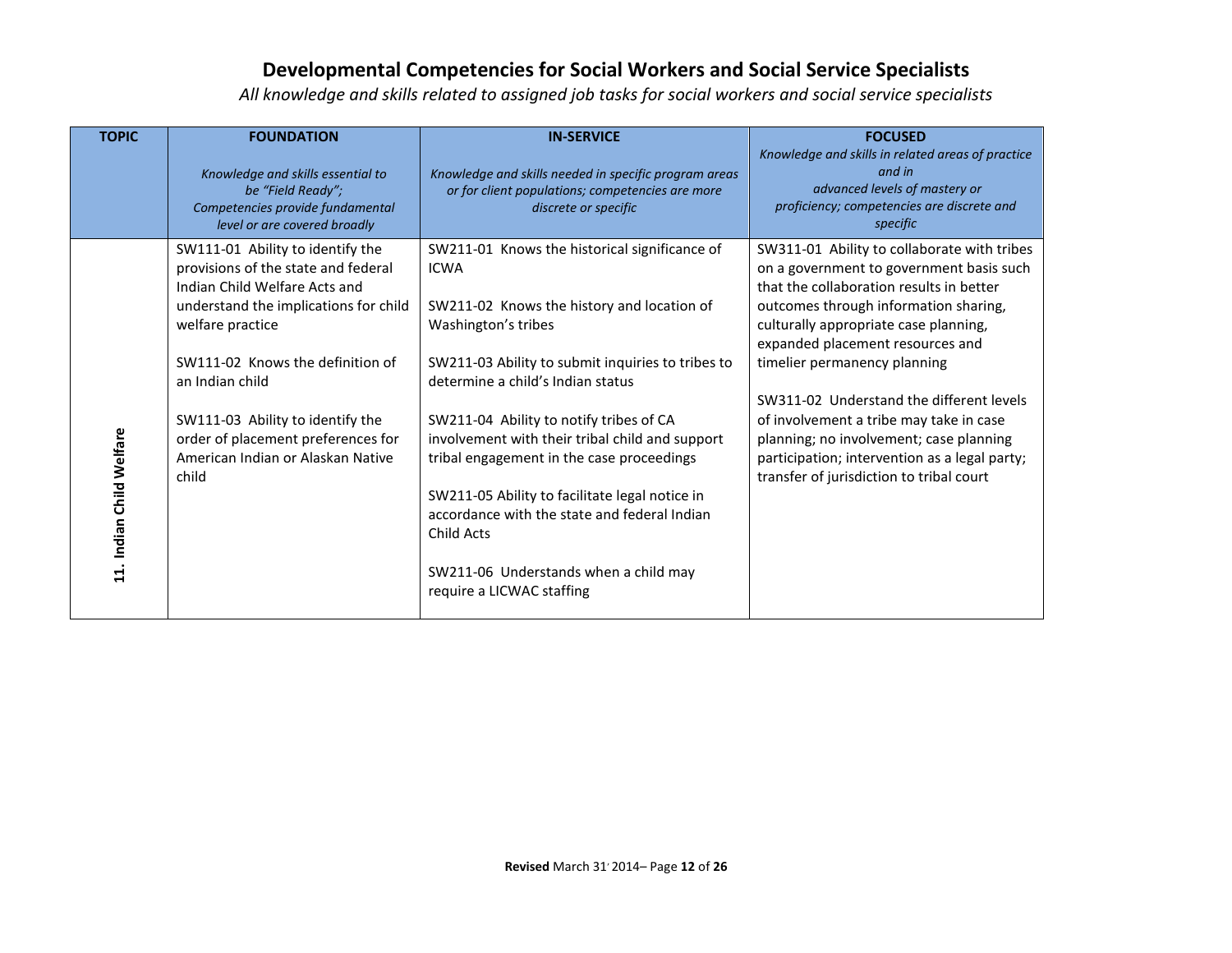| <b>TOPIC</b>                           | <b>FOUNDATION</b><br>Knowledge and skills essential to<br>be "Field Ready";<br>Competencies provide fundamental<br>level or are covered broadly                                                                                                                                                                                                                                                                                                                                                                                                                                                                                                                                                                                                                                                                          | <b>IN-SERVICE</b><br>Knowledge and skills needed in specific program areas<br>or for client populations; competencies are more<br>discrete or specific                                                                                                                                                                                                                                                                                                                                                                                                                                                                                              | <b>FOCUSED</b><br>Knowledge and skills in related areas of practice<br>and in<br>advanced levels of mastery or<br>proficiency; competencies are discrete and<br>specific            |
|----------------------------------------|--------------------------------------------------------------------------------------------------------------------------------------------------------------------------------------------------------------------------------------------------------------------------------------------------------------------------------------------------------------------------------------------------------------------------------------------------------------------------------------------------------------------------------------------------------------------------------------------------------------------------------------------------------------------------------------------------------------------------------------------------------------------------------------------------------------------------|-----------------------------------------------------------------------------------------------------------------------------------------------------------------------------------------------------------------------------------------------------------------------------------------------------------------------------------------------------------------------------------------------------------------------------------------------------------------------------------------------------------------------------------------------------------------------------------------------------------------------------------------------------|-------------------------------------------------------------------------------------------------------------------------------------------------------------------------------------|
| 12. Kinship and Fictive Kin Caregivers | SW112-01 Understands the<br>importance of working with families<br>to maintain relative or fictive kin<br>connections and/or secure<br>placement options for children and<br>understands the physiological and<br>emotional connections provided by<br>relative caregivers<br>SW112-02 Ability to identify the<br>mandate, principles and premises<br>that guide the development of<br>relative care as a part of the<br>continuum of child welfare practice<br>and permanency planning for<br>caregivers<br>SW112-03 Ability to identify,<br>explore, and pursue birth family<br>relationships with relatives at the<br>initial point of contact and from that<br>point forward as a resource to help<br>meet child and family needs and<br>provide notice of agency<br>involvement to relatives of children<br>in care | SW212-01 Understands how relative care<br>requires role alignment within the existing family<br>network and (specific practice strategies needed<br>to support whose) a successful plan for the child<br>SW212-02 Understands the issues of<br>intergenerational trauma, grief, and loss to<br>promote understanding and support<br>engagement of birth parents, children, youth and<br>their relatives<br>SW212-03 Ability to locate and engage family<br>members and fictive kin to become permanency<br>resources for children in care and follow regional<br>documentation policy to ensure continual<br>contact with supportive family members | SW312-01 Ability to facilitate relative<br>families connection with one another in<br>ways that promote self-help, mutual<br>support, leadership, shared resources, and<br>advocacy |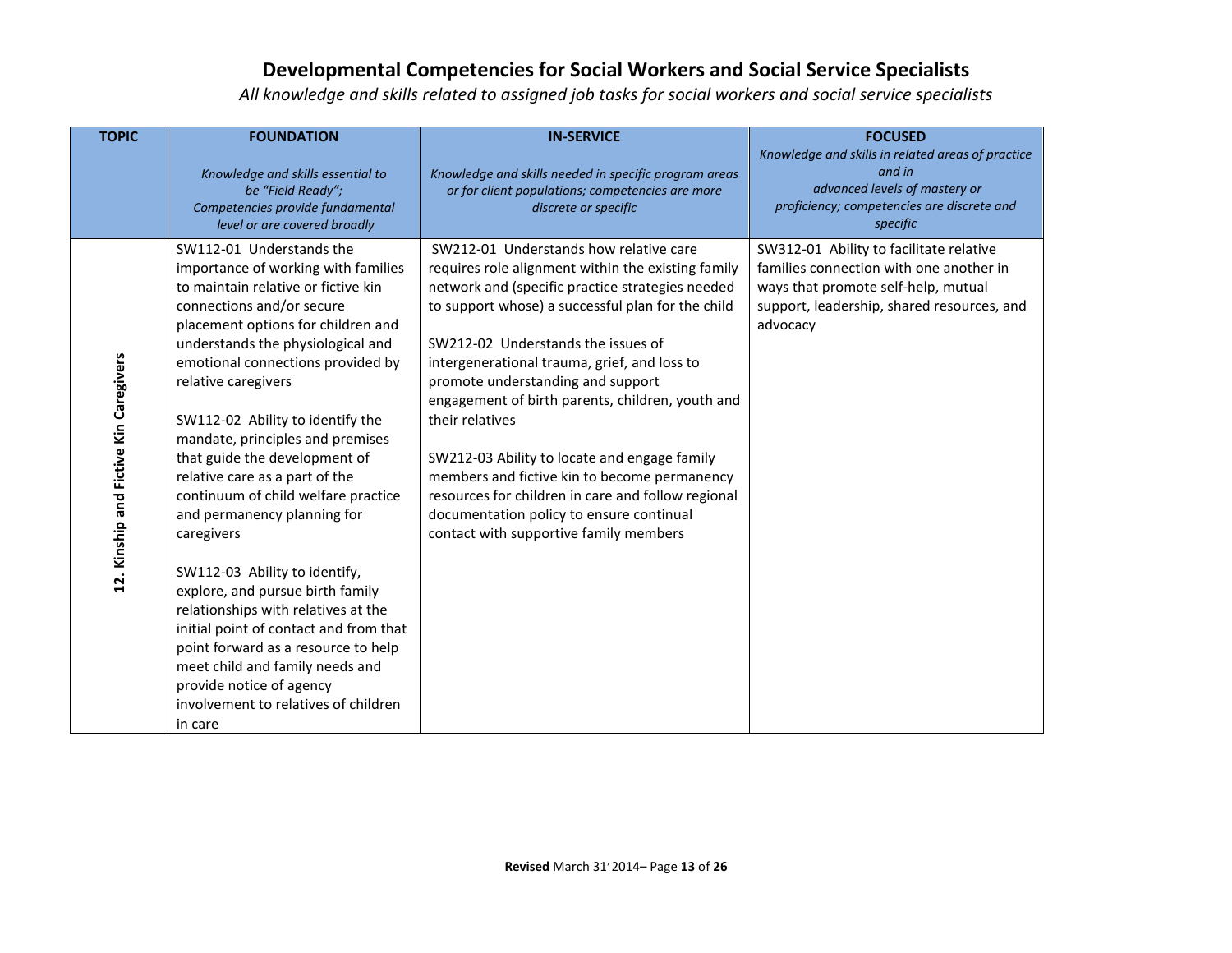| <b>TOPIC</b>                      | <b>FOUNDATION</b><br>Knowledge and skills essential to<br>be "Field Ready";<br>Competencies provide fundamental<br>level or are covered broadly                                                                                                                         | <b>IN-SERVICE</b><br>Knowledge and skills needed in specific program areas<br>or for client populations; competencies are more<br>discrete or specific                                                                                                 | <b>FOCUSED</b><br>Knowledge and skills in related areas of practice<br>and in<br>advanced levels of mastery or<br>proficiency; competencies are discrete and<br>specific |
|-----------------------------------|-------------------------------------------------------------------------------------------------------------------------------------------------------------------------------------------------------------------------------------------------------------------------|--------------------------------------------------------------------------------------------------------------------------------------------------------------------------------------------------------------------------------------------------------|--------------------------------------------------------------------------------------------------------------------------------------------------------------------------|
| Foster Placements<br>$\mathbf{u}$ | SW113-01 Ability to plan and<br>implement placements that reduce<br>stress, minimize trauma, promote<br>placement stability and permanence<br>for children<br>SW113-02 Understands the<br>importance of maintaining sibling<br>connections in out-of-home<br>placements | SW213-01 Ability to choose appropriate<br>placements for children and prepare and support<br>foster families for placement<br>SW213-02 Ability to prepare foster families to<br>provide proper care for children of a different<br>cultural background | SW313-01 Ability to provide support to<br>foster caregivers in a manner that avoid<br>placement emergencies                                                              |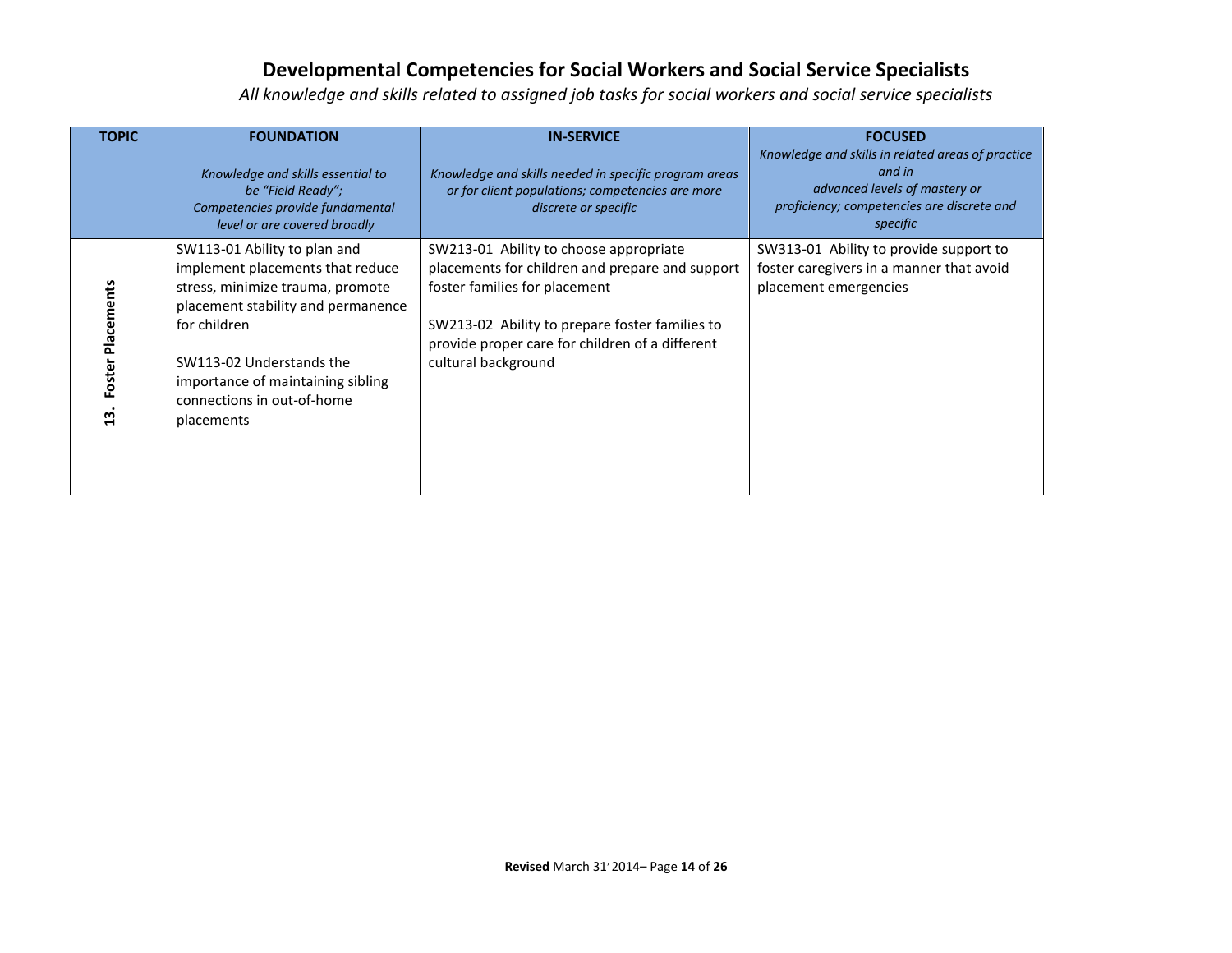| <b>TOPIC</b>                                            | <b>FOUNDATION</b>                                                                                                                                                                                                                                                                                                                                                                                                                                                                                                                                                                                                                                                       | <b>IN-SERVICE</b>                                                                                                                                                                                                                                                                                                                                                                                                                                                                                                                                                                                                   | <b>FOCUSED</b>                                                                                                                                                                                                                                                    |
|---------------------------------------------------------|-------------------------------------------------------------------------------------------------------------------------------------------------------------------------------------------------------------------------------------------------------------------------------------------------------------------------------------------------------------------------------------------------------------------------------------------------------------------------------------------------------------------------------------------------------------------------------------------------------------------------------------------------------------------------|---------------------------------------------------------------------------------------------------------------------------------------------------------------------------------------------------------------------------------------------------------------------------------------------------------------------------------------------------------------------------------------------------------------------------------------------------------------------------------------------------------------------------------------------------------------------------------------------------------------------|-------------------------------------------------------------------------------------------------------------------------------------------------------------------------------------------------------------------------------------------------------------------|
|                                                         | Knowledge and skills essential to<br>be "Field Ready";<br>Competencies provide fundamental<br>level or are covered broadly                                                                                                                                                                                                                                                                                                                                                                                                                                                                                                                                              | Knowledge and skills needed in specific program areas<br>or for client populations; competencies are more<br>discrete or specific                                                                                                                                                                                                                                                                                                                                                                                                                                                                                   | Knowledge and skills in related areas of practice<br>and in<br>advanced levels of mastery or<br>proficiency; competencies are discrete and<br>specific                                                                                                            |
| Children and Adolescent Well-Being<br>$\overline{14}$ . | SW114-01 Understands the<br>importance of providing children and<br>youth the opportunity to participate<br>in everyday activities such as<br>extracurricular activities, birthday<br>parties, and school related trips<br>SW114-02 Ability to provide<br>necessary support to youth as they<br>transition into adulthood, including<br>promoting the acquisition of<br>independent living skills<br>SW114-03 Ability to recognize<br>indicators of developmental delays,<br>disabilities, mental health concerns,<br>illness or other conditions that<br>impact child develop and provide<br>necessary supports to ensure<br>children or youth have no un-met<br>needs | SW214-01 Ability to assess readiness for<br>independent living and develop, coordinate, and<br>implement independent living plans for teens<br>SW214-02 Understands service needs of<br>sexually active youth, pregnant and parenting<br>teens, including the need for birth control and<br>dating violence prevention and education<br>SW214-03 Ability to prepare children and<br>adolescents for psychological, psychiatric, and<br>developmental assessments and, when<br>appropriate, help them understand diagnosis<br>SW214-04 Understands mental health service<br>needs of children who are in foster care | SW314-01 Ability to track the utilization<br>and access information on the side effects<br>of psychotropic medication prescribed to<br>children to ensure that prescription is<br>warranted, prescribed for intended<br>purpose, and administered with guidelines |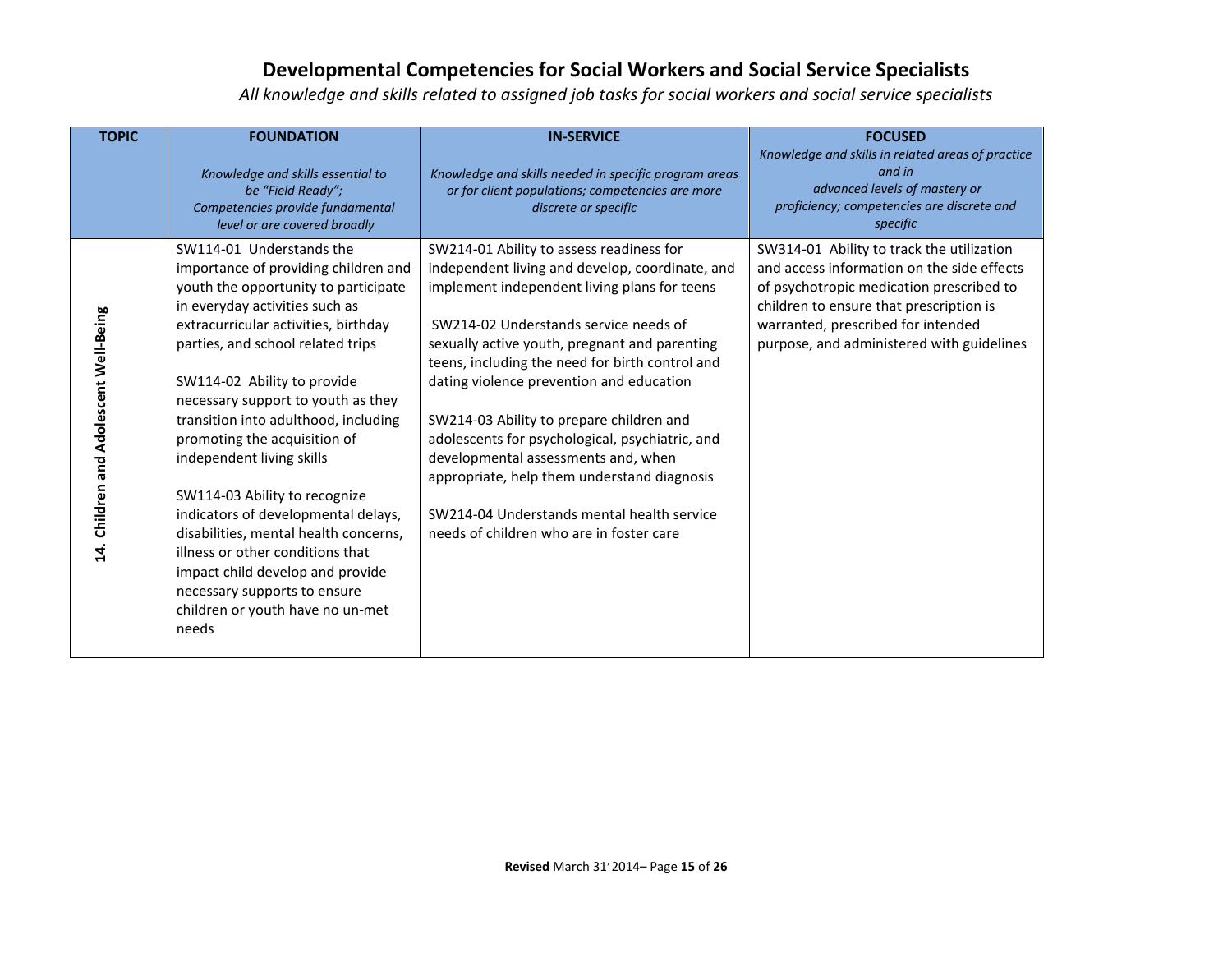| <b>TOPIC</b>                    | <b>FOUNDATION</b>                                                                                                                                                                                                                                                                                                                                                                                                                                              | <b>IN-SERVICE</b>                                                                                                                                                                                                                                                                                                                                                                                                                                                                                                                                                                                                     | <b>FOCUSED</b>                                                                                                                                                                                                                                                                                                                                    |
|---------------------------------|----------------------------------------------------------------------------------------------------------------------------------------------------------------------------------------------------------------------------------------------------------------------------------------------------------------------------------------------------------------------------------------------------------------------------------------------------------------|-----------------------------------------------------------------------------------------------------------------------------------------------------------------------------------------------------------------------------------------------------------------------------------------------------------------------------------------------------------------------------------------------------------------------------------------------------------------------------------------------------------------------------------------------------------------------------------------------------------------------|---------------------------------------------------------------------------------------------------------------------------------------------------------------------------------------------------------------------------------------------------------------------------------------------------------------------------------------------------|
|                                 | Knowledge and skills essential to<br>be "Field Ready";<br>Competencies provide fundamental<br>level or are covered broadly                                                                                                                                                                                                                                                                                                                                     | Knowledge and skills needed in specific program areas<br>or for client populations; competencies are more<br>discrete or specific                                                                                                                                                                                                                                                                                                                                                                                                                                                                                     | Knowledge and skills in related areas of practice<br>and in<br>advanced levels of mastery or<br>proficiency; competencies are discrete and<br>specific                                                                                                                                                                                            |
| 15. Child and Adult Development | SW115-01 Ability to identify<br>indicators of age appropriate<br>development including stages,<br>processes and milestones of normal<br>development of infants, toddlers,<br>preschool children, school-age<br>children, preadolescent children, and<br>adolescents.<br>115-02 Ability to understand and<br>assess infant safety related to safe<br>sleeping and periods of increased<br>baby crying, and to educate parents/<br>caregivers on safe practices. | SW215-01 Ability to understand how children's<br>maltreatment, and placement histories can<br>affect their current functioning and<br>development, can impact permanency and well-<br>being; can be influenced by culture and their<br>need for ongoing connections to their cultural<br>context, and how development in each domain<br>influences development in other domains.<br>215-02 Ability to use information from a variety<br>of developmental assessment sources to identify<br>and prioritize children's developmental or<br>treatment needs and writ4e case plan objectives<br>that address these needs. | SW315-01 Ability to coordinate the<br>gathering of child-specific information,<br>analyze findings, and synthesize<br>information into a coherent assessment of<br>a child's development.<br>215-02 Ability to incorporate<br>understanding of child development into<br>planning and resource identification<br>throughout the life of the case. |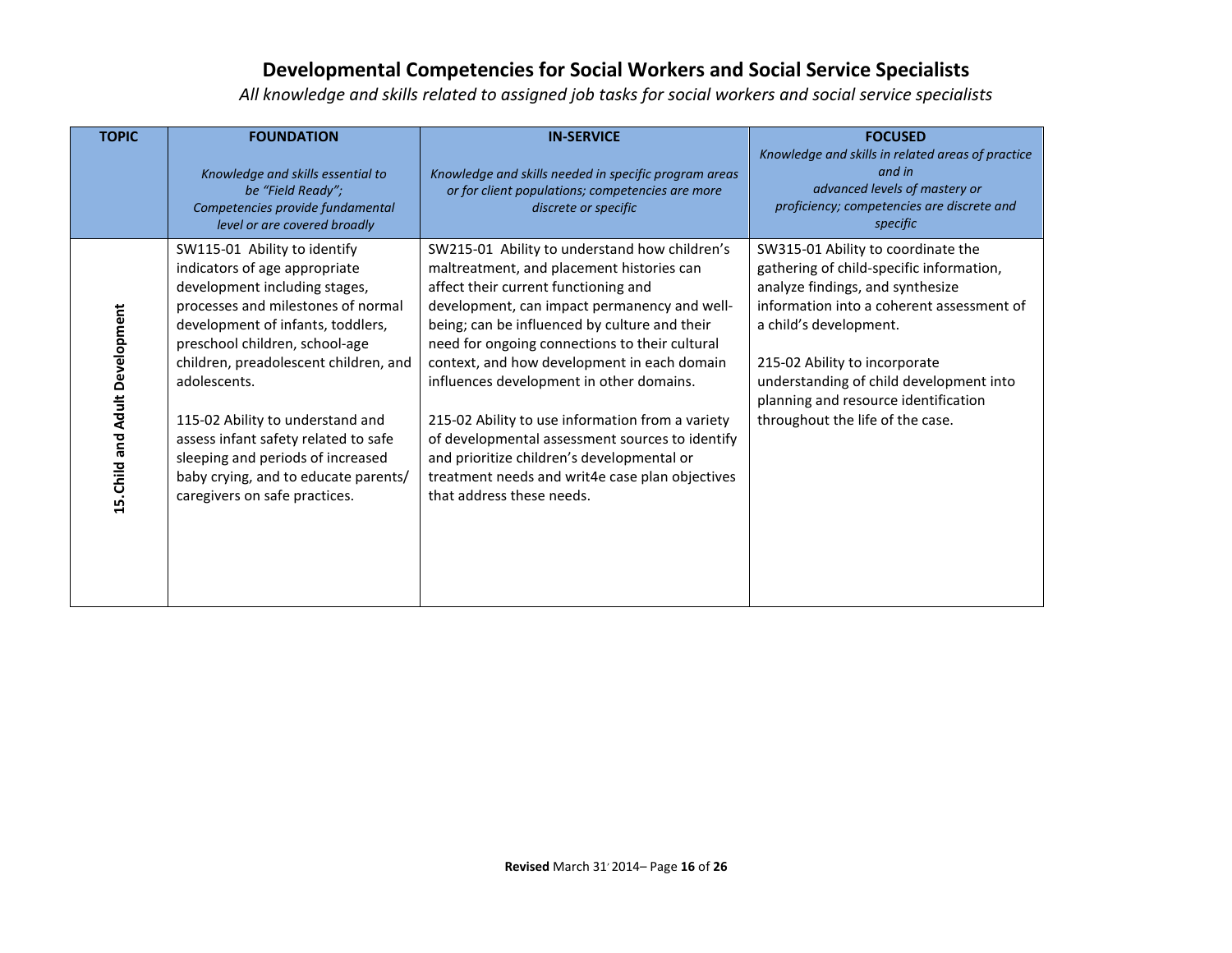| <b>TOPIC</b> | <b>FOUNDATION</b>                                                                                                          | <b>IN-SERVICE</b>                                                                                                                                                                                                                                                                                                                                                                                                                                                                                                                                                                                           | <b>FOCUSED</b>                                                                                                                                                                                                                                                                                                                                                                     |
|--------------|----------------------------------------------------------------------------------------------------------------------------|-------------------------------------------------------------------------------------------------------------------------------------------------------------------------------------------------------------------------------------------------------------------------------------------------------------------------------------------------------------------------------------------------------------------------------------------------------------------------------------------------------------------------------------------------------------------------------------------------------------|------------------------------------------------------------------------------------------------------------------------------------------------------------------------------------------------------------------------------------------------------------------------------------------------------------------------------------------------------------------------------------|
|              | Knowledge and skills essential to<br>be "Field Ready";<br>Competencies provide fundamental<br>level or are covered broadly | Knowledge and skills needed in specific program areas<br>or for client populations; competencies are more<br>discrete or specific                                                                                                                                                                                                                                                                                                                                                                                                                                                                           | Knowledge and skills in related areas of practice<br>and in<br>advanced levels of mastery or<br>proficiency; competencies are discrete and<br>specific                                                                                                                                                                                                                             |
| 16. Trauma   | 116-01 Understands the tenets of<br>trauma informed care.                                                                  | 216-01 Ability to identify and describe key signs,<br>symptoms, impacts and manifestations of<br>trauma, disrupted attachment, and childhood<br>adversity in children and adults and to<br>incorporate trauma informed care into case and<br>safety plans.<br>216-02 Understands how current and past<br>trauma impacts the families with whom workers<br>interact and the impacts of trauma on child and<br>family well-being over time.<br>216-03 Ability to respond to client needs based<br>on an understanding of how the culture of a<br>child or family influences the child's response to<br>trauma | 316-01 Ability to educate parents and<br>caregivers on the risks and protective<br>factors related to trauma and assist them<br>to develop and use tools for effective<br>responses.<br>316-02 Ability to engage parents and<br>caregivers, treatment providers, educators,<br>family friends and other community<br>supports in a wraparound approach to<br>trauma-informed care. |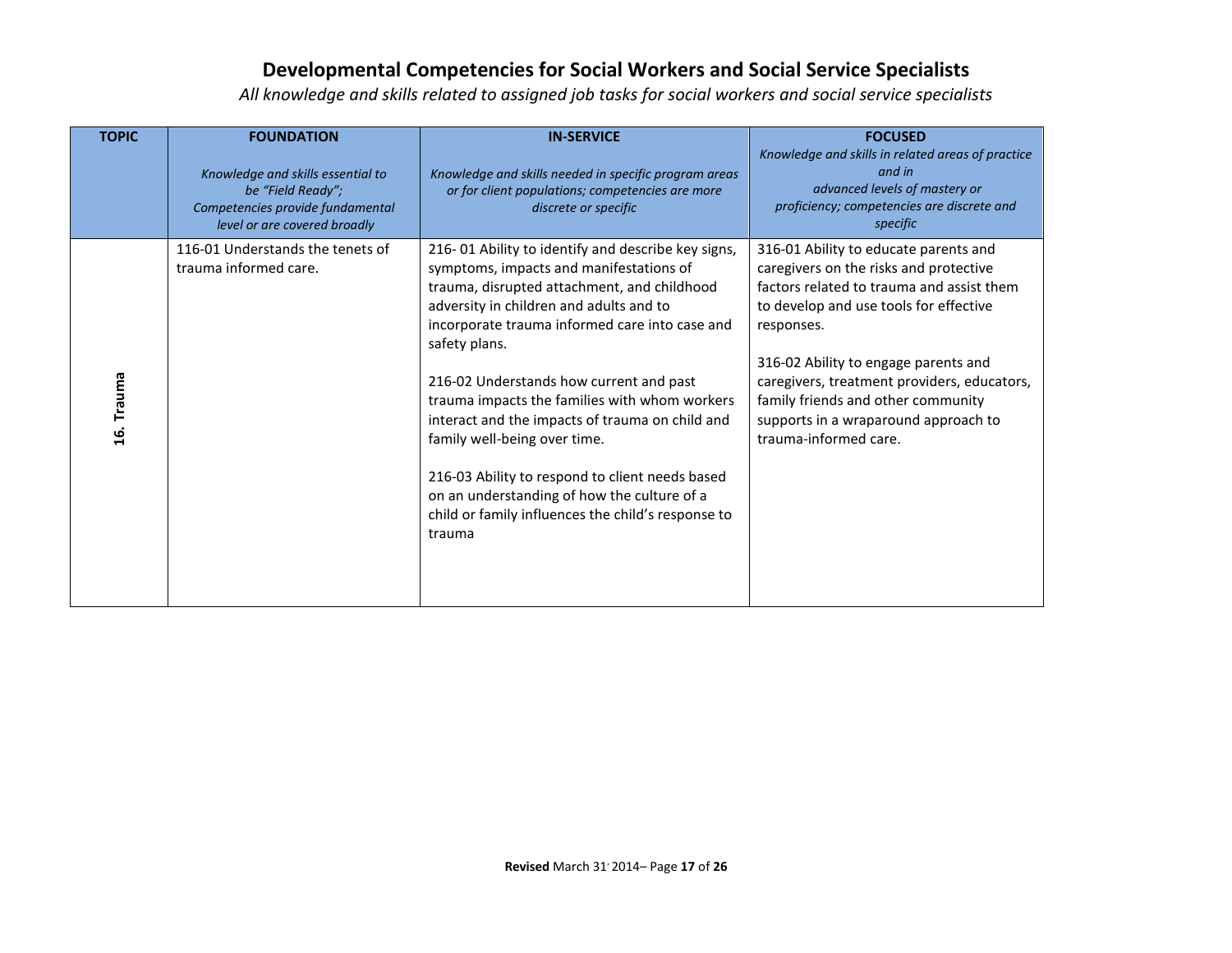| <b>TOPIC</b>                 | <b>FOUNDATION</b>                                                                                                                                                                                                                                                                                                                                                                                                                           | <b>IN-SERVICE</b>                                                                                                                                  | <b>FOCUSED</b>                                                                                                                                         |
|------------------------------|---------------------------------------------------------------------------------------------------------------------------------------------------------------------------------------------------------------------------------------------------------------------------------------------------------------------------------------------------------------------------------------------------------------------------------------------|----------------------------------------------------------------------------------------------------------------------------------------------------|--------------------------------------------------------------------------------------------------------------------------------------------------------|
|                              | Knowledge and skills essential to<br>be "Field Ready";<br>Competencies provide fundamental<br>level or are covered broadly                                                                                                                                                                                                                                                                                                                  | Knowledge and skills needed in specific program areas<br>or for client populations; competencies are more<br>discrete or specific                  | Knowledge and skills in related areas of practice<br>and in<br>advanced levels of mastery or<br>proficiency; competencies are discrete and<br>specific |
| 17. Evidence-Based Practices | 117-01 Ability to identify and<br>describe the elements and criteria of<br><b>Evidence-Based Practices</b><br>(EBP)/Promising Practices.<br>117-02 Ability to reflect a basic<br>knowledge of EBP's in their region,<br>which EBP's best match particular<br>client needs and how to make<br>referrals to EBP/other services as<br>appropriate, and how to provide<br>detailed information about expected<br>outcomes to service providers. | SW217-01 Ability to provide or identify and<br>refer for children and youth individualized<br>supportive and treatment services as needs<br>emerge | SW 317-01 Ability to monitor service<br>provision and advocate on behalf of<br>children to ensure that developmental and<br>treatment needs are met    |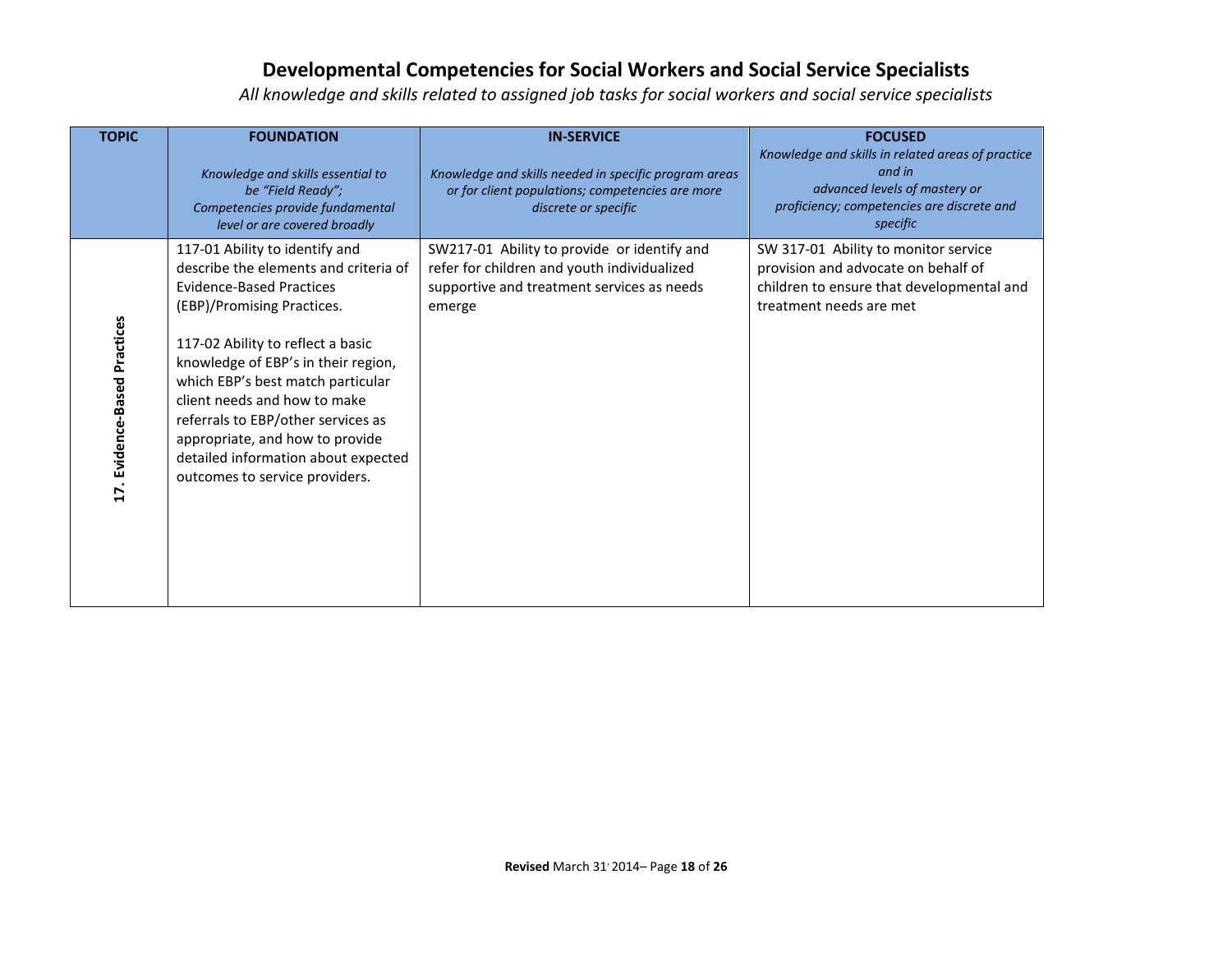| <b>TOPIC</b>  | <b>FOUNDATION</b>                                                                                                                                                                                                                          | <b>IN-SERVICE</b>                                                                                                                                                                                                                                                                                                                                                                                  | <b>FOCUSED</b>                                                                                                                                         |
|---------------|--------------------------------------------------------------------------------------------------------------------------------------------------------------------------------------------------------------------------------------------|----------------------------------------------------------------------------------------------------------------------------------------------------------------------------------------------------------------------------------------------------------------------------------------------------------------------------------------------------------------------------------------------------|--------------------------------------------------------------------------------------------------------------------------------------------------------|
|               | Knowledge and skills essential to<br>be "Field Ready";<br>Competencies provide fundamental<br>level or are covered broadly                                                                                                                 | Knowledge and skills needed in specific program areas<br>or for client populations; competencies are more<br>discrete or specific                                                                                                                                                                                                                                                                  | Knowledge and skills in related areas of practice<br>and in<br>advanced levels of mastery or<br>proficiency; competencies are discrete and<br>specific |
| 18. Education | SW118-01 Ability to monitor<br>children's educational success and<br>make certain that children and youth<br>receive all necessary supports<br>SW118-02 Ability to collaborate<br>with schools, teachers, and<br>educational professionals | SW218-01 Ability to advocate for children's<br>educational needs, including special education<br>SW218-02 Ability to coordinate school-<br>community-home service strategies for children<br>and youth in care<br>SW218-03 Understands how too minimize school<br>disruptions due to placement changes<br>SW218-04 Ability to address emergent<br>educational issues like suspension and expulsion |                                                                                                                                                        |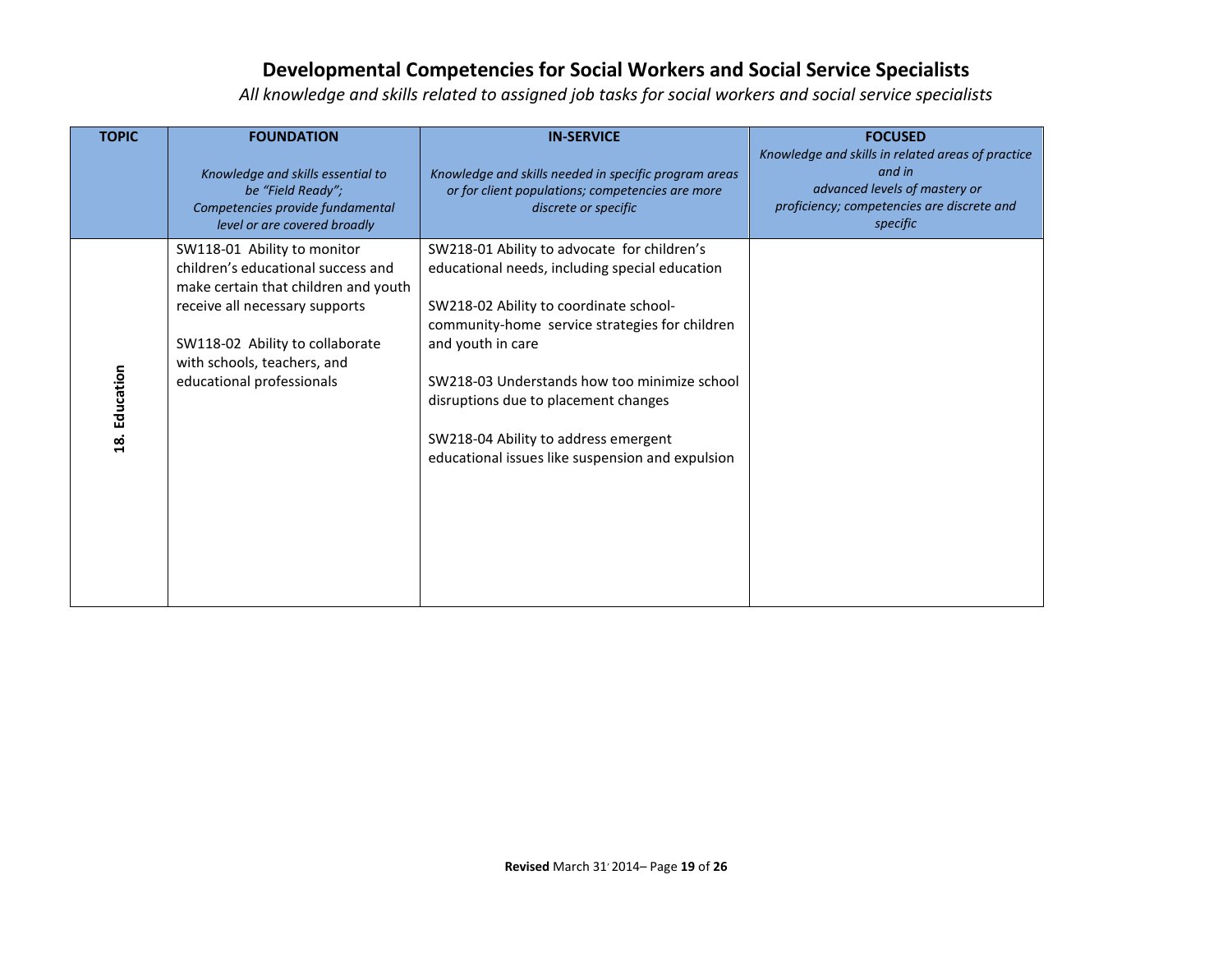| <b>TOPIC</b>                      | <b>FOUNDATION</b>                                                                                                                                                                                                                                                                                                                                                                                                                                                                                                                                                                                                                                                                                                                                                                                                                                                                                                              | <b>IN-SERVICE</b>                                                                                                                                                                                                                                                                                                                                                                                                                                                                                                                                                                                                                                                                                                                                                                                                                                                     | <b>FOCUSED</b>                                                                                                                                                                                                                                                                                                                                                                                                                                                                                                                                    |
|-----------------------------------|--------------------------------------------------------------------------------------------------------------------------------------------------------------------------------------------------------------------------------------------------------------------------------------------------------------------------------------------------------------------------------------------------------------------------------------------------------------------------------------------------------------------------------------------------------------------------------------------------------------------------------------------------------------------------------------------------------------------------------------------------------------------------------------------------------------------------------------------------------------------------------------------------------------------------------|-----------------------------------------------------------------------------------------------------------------------------------------------------------------------------------------------------------------------------------------------------------------------------------------------------------------------------------------------------------------------------------------------------------------------------------------------------------------------------------------------------------------------------------------------------------------------------------------------------------------------------------------------------------------------------------------------------------------------------------------------------------------------------------------------------------------------------------------------------------------------|---------------------------------------------------------------------------------------------------------------------------------------------------------------------------------------------------------------------------------------------------------------------------------------------------------------------------------------------------------------------------------------------------------------------------------------------------------------------------------------------------------------------------------------------------|
|                                   | Knowledge and skills essential to<br>be "Field Ready";<br>Competencies provide fundamental<br>level or are covered broadly                                                                                                                                                                                                                                                                                                                                                                                                                                                                                                                                                                                                                                                                                                                                                                                                     | Knowledge and skills needed in specific program areas<br>or for client populations; competencies are more<br>discrete or specific                                                                                                                                                                                                                                                                                                                                                                                                                                                                                                                                                                                                                                                                                                                                     | Knowledge and skills in related areas of practice<br>and in<br>advanced levels of mastery or<br>proficiency; competencies are discrete and<br>specific                                                                                                                                                                                                                                                                                                                                                                                            |
| Supporting Parents<br><u>ុទ្ធ</u> | SW119-01 Ability to use a variety of<br>strategies to engage fathers from<br>first contact with the family and<br>throughout the life of a child welfare<br>case<br>SW119-02 Ability to recognize<br>cultural factors that influence<br>parenting tasks and their impact on<br>a family's response to CA<br>involvement<br>SW119-03 Ability to identify the<br>goals, processes, and appropriate<br>use of various parenting<br>interventions that aim to help<br>families develop healthy and safe<br>relationships and interactions<br>SW119-04 Ability to maintain open<br>communication with parents<br>regarding the well-being of their<br>children, placement options, the<br>agency permanency plans, and<br>status of case progress<br>SW119-05 Ability to ensure that<br>parents receive an orientation to<br>child welfare services by referring to<br>Dependency 101 or refer to a local<br>veteran parent program | SW219-01 Ability to respectfully relate to,<br>engage, and assess parents from a strengths-<br>based "person in environment" perspective, and<br>to develop and implement a case plan based on<br>this assessment<br>SW219-02 Ability to identify a client's stage of<br>change and respond in a way to enhance their<br>internal motivation<br>SW219-03 Ability to work with parents to help<br>them use information and skills, and resources,<br>developed from service provision to strengthen<br>their ability to provide safe care to their children<br>SW219-04 Ability to use the Shared Planning<br>process to promote collaboration, shared-<br>decision making, and discuss progress and/or<br>barriers to successful outcomes<br>SW219-05 Ability to assess the effects of family<br>transitions and the potential impact of child<br>welfare involvement | SW319-01 Ability to utilize mothers and<br>fathers as experts of their own experiences<br>and family in order to draw and identify<br>protective efforts<br>SW319-02 Understands mechanisms of<br>oppression and discrimination that impact<br>low-income, non-traditional and culturally<br>diverse families and use this knowledge to<br>provide equitable and effective child<br>welfare services<br>SW319-03 Ability to assist parents in<br>advocating for, obtaining, coordinating and<br>supporting comprehensive services for<br>children |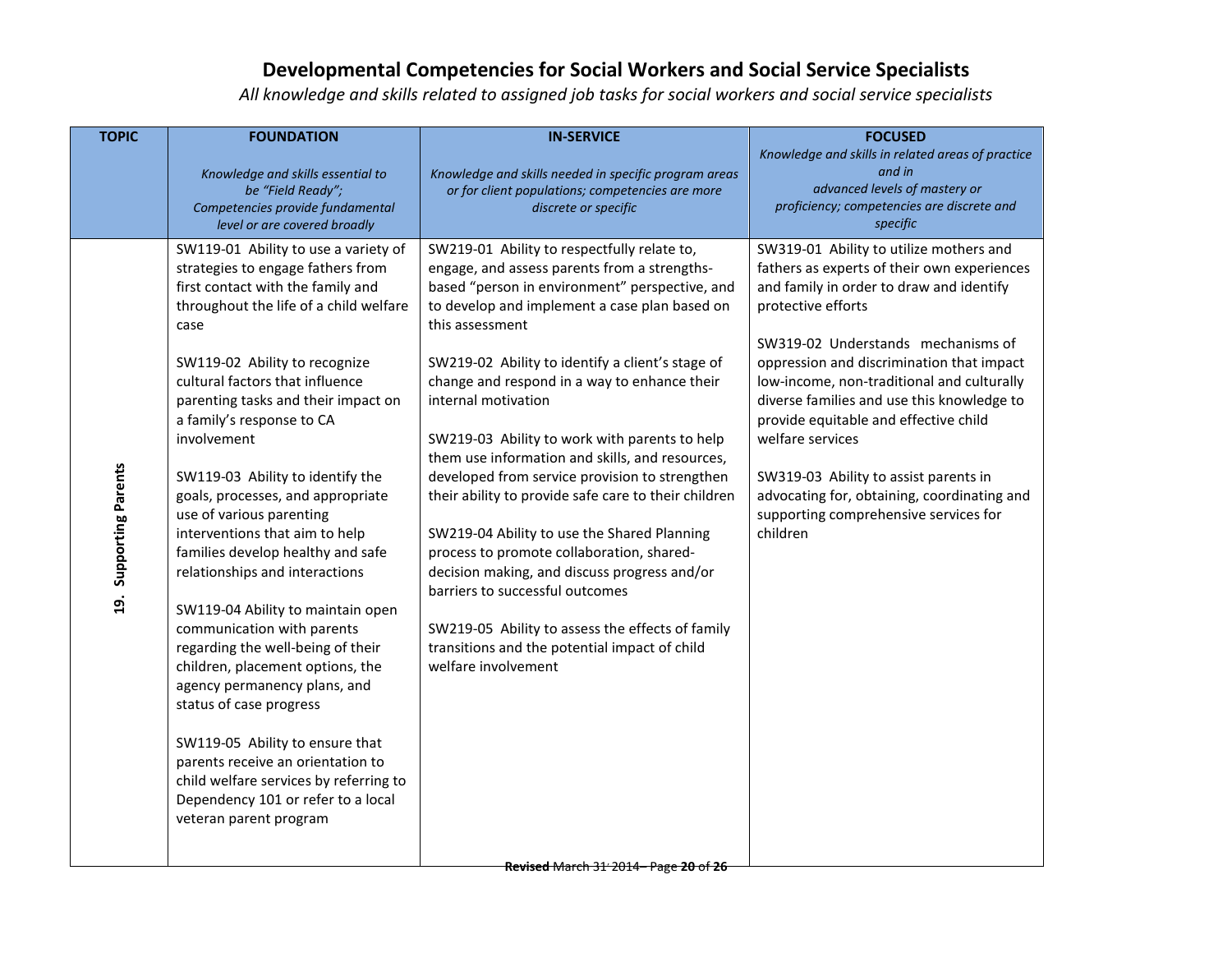| <b>TOPIC</b>          | <b>FOUNDATION</b>                                                                                                                                                                                                                                                                                                                                                                                                                                                                                                                                                                                                                                                                          | <b>IN-SERVICE</b>                                                                                                                                                                                                                                                                                                                                                                                                                                                                                                                                                                                                                                                                                                             | <b>FOCUSED</b>                                                                                                                                                                                                                                                                                                                                                                                                                                                                                                                                                                                                                                                                                                  |
|-----------------------|--------------------------------------------------------------------------------------------------------------------------------------------------------------------------------------------------------------------------------------------------------------------------------------------------------------------------------------------------------------------------------------------------------------------------------------------------------------------------------------------------------------------------------------------------------------------------------------------------------------------------------------------------------------------------------------------|-------------------------------------------------------------------------------------------------------------------------------------------------------------------------------------------------------------------------------------------------------------------------------------------------------------------------------------------------------------------------------------------------------------------------------------------------------------------------------------------------------------------------------------------------------------------------------------------------------------------------------------------------------------------------------------------------------------------------------|-----------------------------------------------------------------------------------------------------------------------------------------------------------------------------------------------------------------------------------------------------------------------------------------------------------------------------------------------------------------------------------------------------------------------------------------------------------------------------------------------------------------------------------------------------------------------------------------------------------------------------------------------------------------------------------------------------------------|
|                       | Knowledge and skills essential to<br>be "Field Ready";<br>Competencies provide fundamental<br>level or are covered broadly                                                                                                                                                                                                                                                                                                                                                                                                                                                                                                                                                                 | Knowledge and skills needed in specific program areas<br>or for client populations; competencies are more<br>discrete or specific                                                                                                                                                                                                                                                                                                                                                                                                                                                                                                                                                                                             | Knowledge and skills in related areas of practice<br>and in<br>advanced levels of mastery or<br>proficiency; competencies are discrete and<br>specific                                                                                                                                                                                                                                                                                                                                                                                                                                                                                                                                                          |
| 20. Domestic Violence | SW120-01 Ability to screen for<br>domestic violence, and assess the<br>impact of domestic violence on<br>children and child safety, and engage<br>people experiencing domestic<br>violence<br>SW120-02 Understands the impact<br>of domestic violence on children, DV<br>victims, and DV perpetrators, and<br>how being a victim of domestic<br>violence impacts parents and<br>parenting capacity<br>SW120-03 Understanding that DV is<br>not something that place "between"<br>two people, but is something that<br>one person has the capacity and<br>inclination to do to another; and<br>understand the implications of these<br>choices regarding parenting<br>judgment and capacity | SW220-01 Ability to identify domestic violence<br>in families, understand the dynamics of domestic<br>violence, and implement safety plans for<br>survivors and their children<br>SW220-02 Ability to screen, assess, plan and<br>coordinate services to children and family<br>members who have been maltreated as a result<br>of domestic violence<br>SW220-03 Ability to collaborate with community<br>partners to remove safety concerns and increase<br>safety for children and non-offending parents<br>SW220-04 Ability to engage, plan, and<br>coordinate services and accountability processes<br>for DV perpetrators<br>SW220-05 Ability to use DSHS tools and<br>resources on behalf of children and adult victims | SW 320-01 Ability to identify the typologies<br>of perpetrators of domestic violence<br>SW 320-02 Understand the nature of<br>abusive tactics and the impact of the<br>domestic violence on adult victims<br>SW320-03 Knowledge of the impact that<br>DV has on the individual child<br>development, family system, and<br>community<br>SW320-04 Understand community<br>resources and responses regarding DV,<br>including DV advocacy, law enforcement<br>response, and protective orders from the<br>courts<br>SW320-05 understands the connection<br>between child safety and parent safety,<br>and how child resilience is increased by<br>maintaining a consistent connection with a<br>protective parent |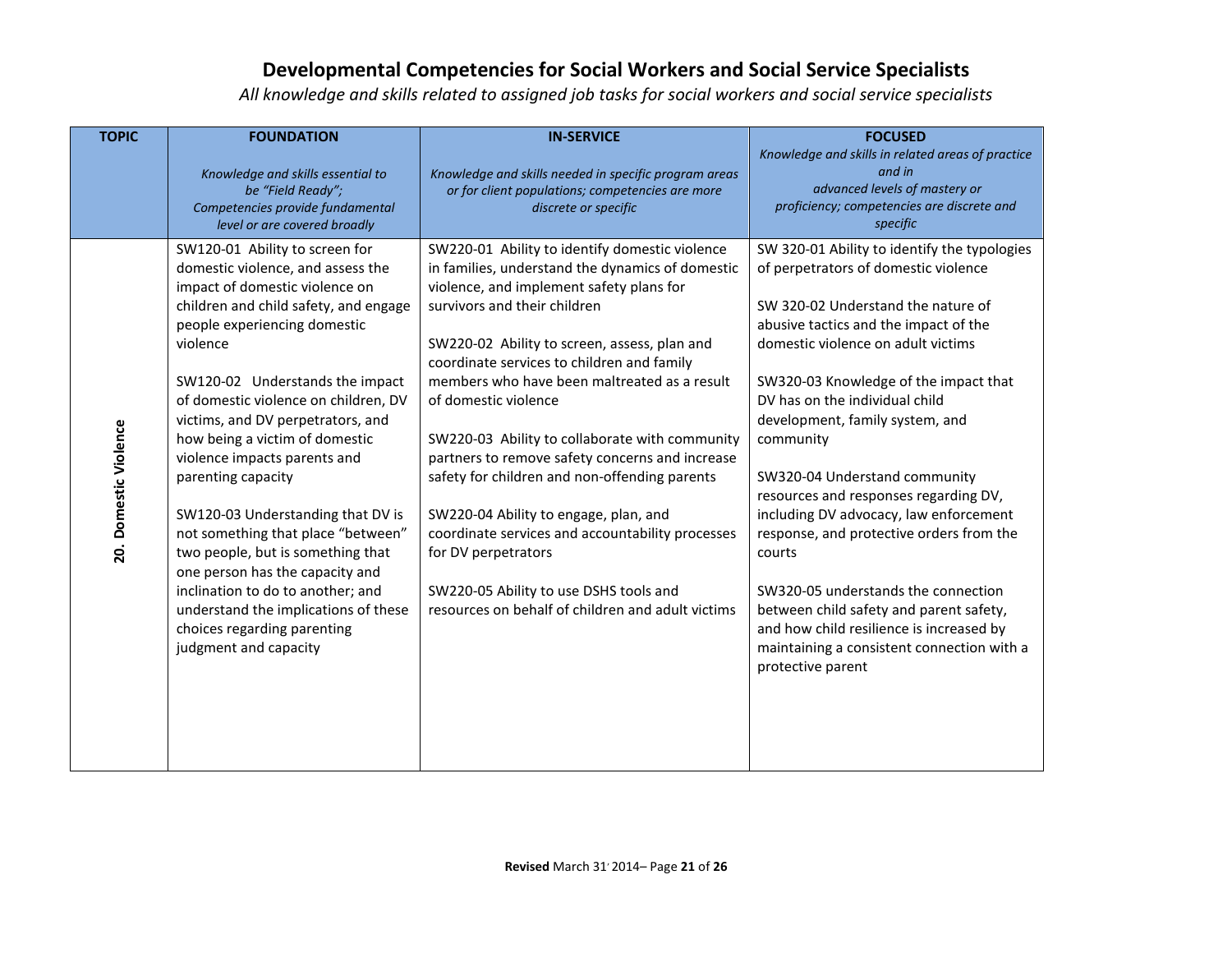| <b>TOPIC</b>                | <b>FOUNDATION</b>                                                                                                                                                                                                              | <b>IN-SERVICE</b>                                                                                                                                                                                                                                                                                                                                     | <b>FOCUSED</b>                                                                                                                                                                                            |
|-----------------------------|--------------------------------------------------------------------------------------------------------------------------------------------------------------------------------------------------------------------------------|-------------------------------------------------------------------------------------------------------------------------------------------------------------------------------------------------------------------------------------------------------------------------------------------------------------------------------------------------------|-----------------------------------------------------------------------------------------------------------------------------------------------------------------------------------------------------------|
|                             | Knowledge and skills essential to<br>be "Field Ready";<br>Competencies provide fundamental<br>level or are covered broadly                                                                                                     | Knowledge and skills needed in specific program areas<br>or for client populations; competencies are more<br>discrete or specific                                                                                                                                                                                                                     | Knowledge and skills in related areas of practice<br>and in<br>advanced levels of mastery or<br>proficiency; competencies are discrete and<br>specific                                                    |
| <b>Mental Health</b><br>21. | SW121-01 Ability to identify<br>characteristics and behavioral<br>indictors of developmental or<br>mental health concerns in adult<br>family members and determine<br>when they increase the likelihood of<br>abuse or neglect | SW221-01 Ability to provide services to parents<br>diagnosed with mental health concerns and help<br>parents balance a mental health diagnosis with<br>safe parenting<br>SW221-02 Ability to review, understand, and<br>describe psychological evaluations and mental<br>health assessments, and provide parents support<br>to follow recommendations | SW321-01 Understands diagnoses included<br>in the DSM and understand potential<br>implications of different diagnoses for safe<br>parenting                                                               |
| 22. Substance Abuse         | SW122-01 Ability to identify<br>indicators of substance abuse, assess<br>the impact of substance abuse on<br>child safety, and the stages of<br>recovery                                                                       | SW222-01 Ability to support parents working<br>towards recovery including incorporating a<br>relapse prevention plan into case practice<br>SW222-02 Ability to assess safety risk to children<br>as a result of substance abuse of parents or<br>family members and to consider substance<br>abuse issues in case planning                            | SW322-01 Ability to identify the diagnostic<br>indicators of maternal chemical abuse vs.<br>dependency<br>SW322-02 Understands co-occurring<br>disorders and to consider these issues in<br>case planning |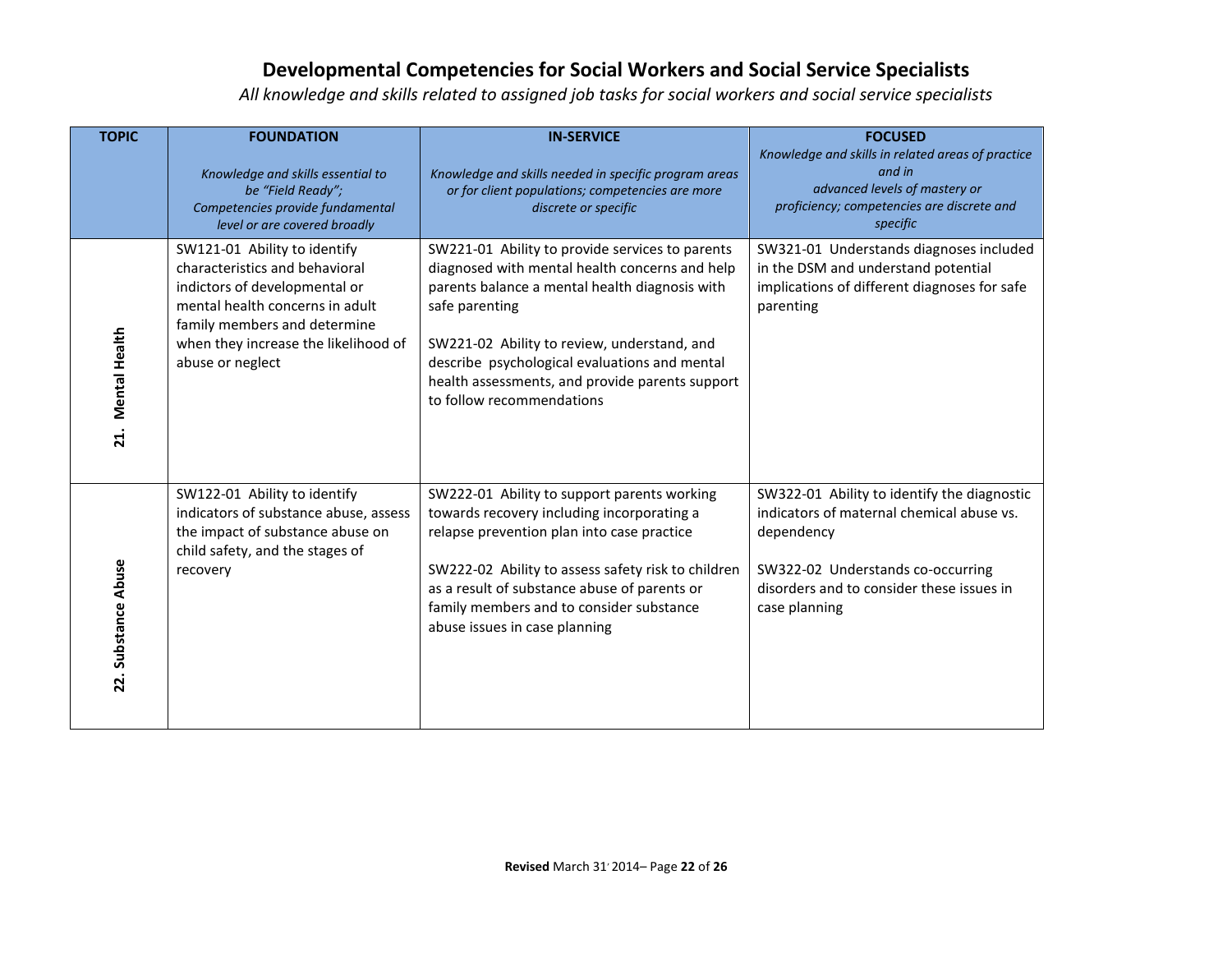| <b>TOPIC</b>    | <b>FOUNDATION</b>                                                                                                                                                                                                                                                                                                                                                                                                                                                                                                                                                                                                                                                                         | <b>IN-SERVICE</b>                                                                                                                                                                                                                                                                                                                                                                                                                                                                                                                                                                                                                                                                                                                                                                     | <b>FOCUSED</b>                                                                                                                                                                                                                                                                                                                                                                                                                                                                                                                                                                                                                                                                                                                                                                                                                                                                           |
|-----------------|-------------------------------------------------------------------------------------------------------------------------------------------------------------------------------------------------------------------------------------------------------------------------------------------------------------------------------------------------------------------------------------------------------------------------------------------------------------------------------------------------------------------------------------------------------------------------------------------------------------------------------------------------------------------------------------------|---------------------------------------------------------------------------------------------------------------------------------------------------------------------------------------------------------------------------------------------------------------------------------------------------------------------------------------------------------------------------------------------------------------------------------------------------------------------------------------------------------------------------------------------------------------------------------------------------------------------------------------------------------------------------------------------------------------------------------------------------------------------------------------|------------------------------------------------------------------------------------------------------------------------------------------------------------------------------------------------------------------------------------------------------------------------------------------------------------------------------------------------------------------------------------------------------------------------------------------------------------------------------------------------------------------------------------------------------------------------------------------------------------------------------------------------------------------------------------------------------------------------------------------------------------------------------------------------------------------------------------------------------------------------------------------|
|                 | Knowledge and skills essential to<br>be "Field Ready";<br>Competencies provide fundamental<br>level or are covered broadly                                                                                                                                                                                                                                                                                                                                                                                                                                                                                                                                                                | Knowledge and skills needed in specific program areas<br>or for client populations; competencies are more<br>discrete or specific                                                                                                                                                                                                                                                                                                                                                                                                                                                                                                                                                                                                                                                     | Knowledge and skills in related areas of practice<br>and in<br>advanced levels of mastery or<br>proficiency; competencies are discrete and<br>specific                                                                                                                                                                                                                                                                                                                                                                                                                                                                                                                                                                                                                                                                                                                                   |
| Adoption<br>23. | SW123-01 Understands the benefits<br>and the possible challenges of open<br>adoption arrangements and<br>promote open adoptions when<br>appropriate<br>SW123-02 Understands the range of<br>emotional responses of youth to<br>adoption and importance of<br>preparing a youth for adoption<br>process<br>SW123-03 Understands the<br>predictable phases (placement,<br>honeymoon period, pre-finalization,<br>and post-finalization) in adjusting to<br>adoption and the worker's role in<br>supporting the child and family in<br>each stage<br>SW123-04 Understands how the<br>home study is used to educate,<br>select, and prepare prospective<br>applicants for adoptive placements | SW223-01 Ability to facilitate information-<br>sharing between birth parents and prospective<br>adoptive parents<br>SW223-02 Ability to support children and youth<br>transitioning into adoptive placement by utilizing<br>lifebooks and securing necessary community<br>services to best ensure placement stability<br>SW223-03 Ability to prepare families to<br>recognize early indicators of serious problems in<br>the adoptive relationship and to intervene to<br>prevent escalation into crisis and adoptive<br>placement disruption<br>SW223-04 Ability to determine suitability of<br>applicants to serve as adoptive placement<br>resources for children<br>SW223-05 Ability to use recruitment tools and<br>events to find adoptive placements for children<br>and youth | SW323-01 Understands the unique factors<br>associated with trans-racial adoption and<br>assist prospective adoptive families to<br>make necessary changes in parenting and<br>social affiliations to support and maintain<br>the child's cultural identification<br>SW323-02 Understands the importance of<br>birth families giving their children<br>permission to be part of another family and<br>is able to help birth parents develop and<br>deliver developmentally appropriate<br>permission messages<br>SW323-03 Ability to maintain the adoptive<br>family as a source of emotional/social<br>support for the child or youth after<br>adoptive placement disruption when<br>appropriate<br>SW323-04 Ability to find permanent homes<br>for children and youth identified as hard to<br>place<br>SW323-05 Understands the specific<br>adoptions requirements for Indian children |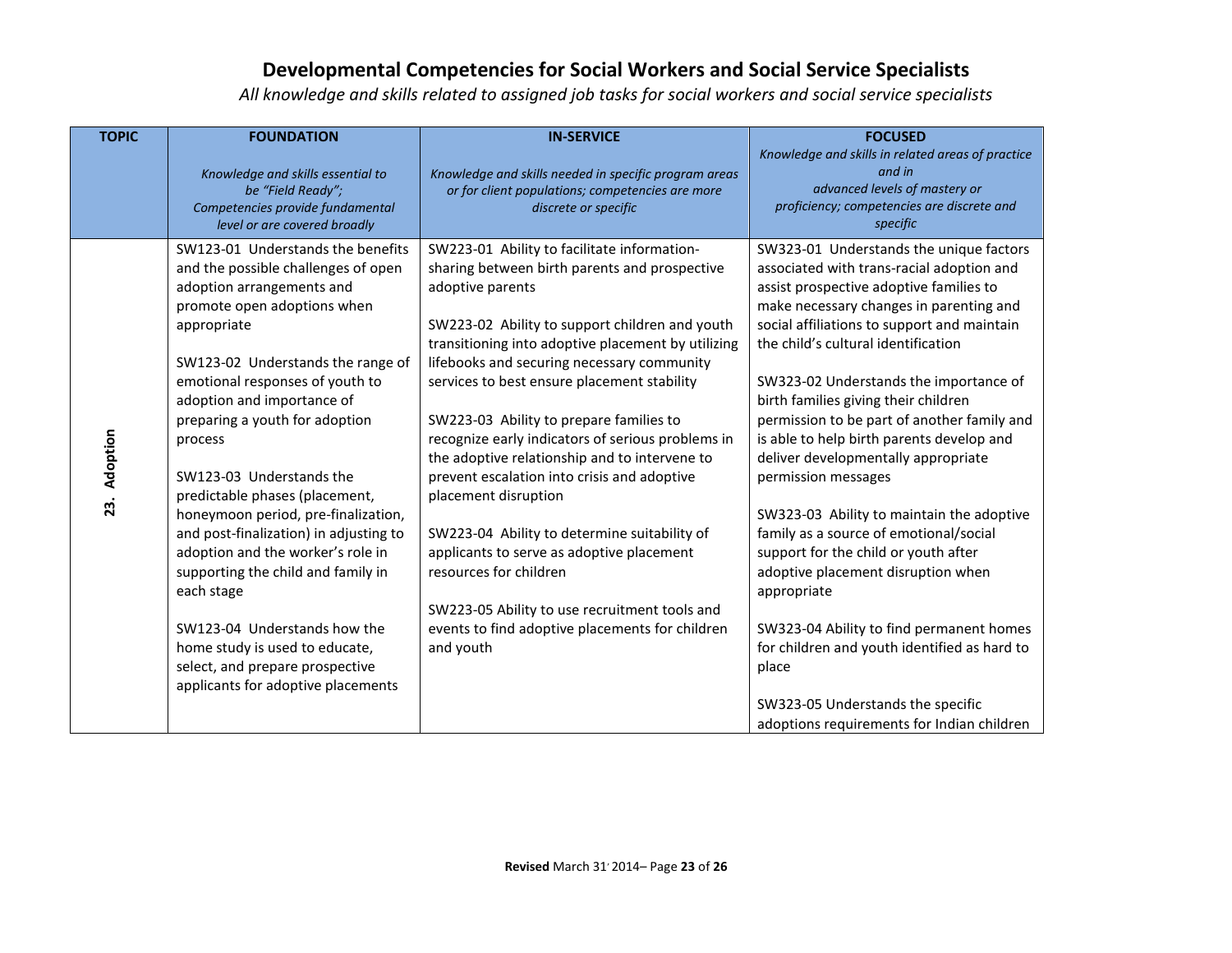| <b>TOPIC</b>        | <b>FOUNDATION</b><br>Knowledge and skills essential to<br>be "Field Ready";<br>Competencies provide fundamental<br>level or are covered broadly                                                                                                                                                                                                                                                                                                                                                                                                                                                                                                           | <b>IN-SERVICE</b><br>Knowledge and skills needed in specific program areas<br>or for client populations; competencies are more<br>discrete or specific                                                                                                                                                                                                                                                                                                                                                                                                                                                                   | <b>FOCUSED</b><br>Knowledge and skills in related areas of practice<br>and in<br>advanced levels of mastery or<br>proficiency; competencies are discrete and<br>specific                                                                                                                                                                                                                                                                                                                                                                                                                                                                                            |
|---------------------|-----------------------------------------------------------------------------------------------------------------------------------------------------------------------------------------------------------------------------------------------------------------------------------------------------------------------------------------------------------------------------------------------------------------------------------------------------------------------------------------------------------------------------------------------------------------------------------------------------------------------------------------------------------|--------------------------------------------------------------------------------------------------------------------------------------------------------------------------------------------------------------------------------------------------------------------------------------------------------------------------------------------------------------------------------------------------------------------------------------------------------------------------------------------------------------------------------------------------------------------------------------------------------------------------|---------------------------------------------------------------------------------------------------------------------------------------------------------------------------------------------------------------------------------------------------------------------------------------------------------------------------------------------------------------------------------------------------------------------------------------------------------------------------------------------------------------------------------------------------------------------------------------------------------------------------------------------------------------------|
| <b>Legal</b><br>24. | SW124-01 Ability to identify major<br>child welfare legislation such as<br>Adoption Safe Families Act, the state<br>and federal Indian Child Welfare Acts<br>and the Multiethnic Placement Act<br>and their implications to practice<br>SW124-02 Ability to identify the<br>legal rights of children, parents, and<br>caregivers involved in the public<br>child welfare system<br>SW124-03 Understands the specific<br>functions, processes, and<br>terminology of dependency,<br>juvenile, family and drug courts as<br>they relate to child welfare services<br>SW124-04 Ability to prepare and<br>testify in court hearings and<br>termination trials | SW224-01 Ability to follow agency policy and<br>laws to prevent litigation against the agency and<br>its staff<br>SW224-02 Ability to gather, prepare, complete<br>legal documentation required for petitions, court<br>reports, discovery requests, etc that can<br>withstand court scrutiny<br>SW224-03 Ability to use strategies for providing<br>accurate information when testifying and<br>remaining composed during cross examination<br>SW224-04 Understands the legal requirements<br>and process for sending notices to tribes in<br>accordance with the state and federal Indian<br><b>Child Welfare Acts</b> | SW324-01 Ability to read and interpret<br>legal documents that pertain to a case<br>SW324-02 Can meet legal requirements<br>and avoid personal or agency liability by<br>following policies and procedures in all<br>casework activities and using supervision to<br>check accuracy and thoroughness of work<br>processes<br>SW324-03 Can prepare court<br>documentation that builds an organized<br>history of the case, provides evidence of<br>substantiation of the agency's position and<br>rationale for the recommendations<br>SW324-04 Ability to remain professional<br>and respectful in demeanor when court<br>proceedings are contested and adversarial |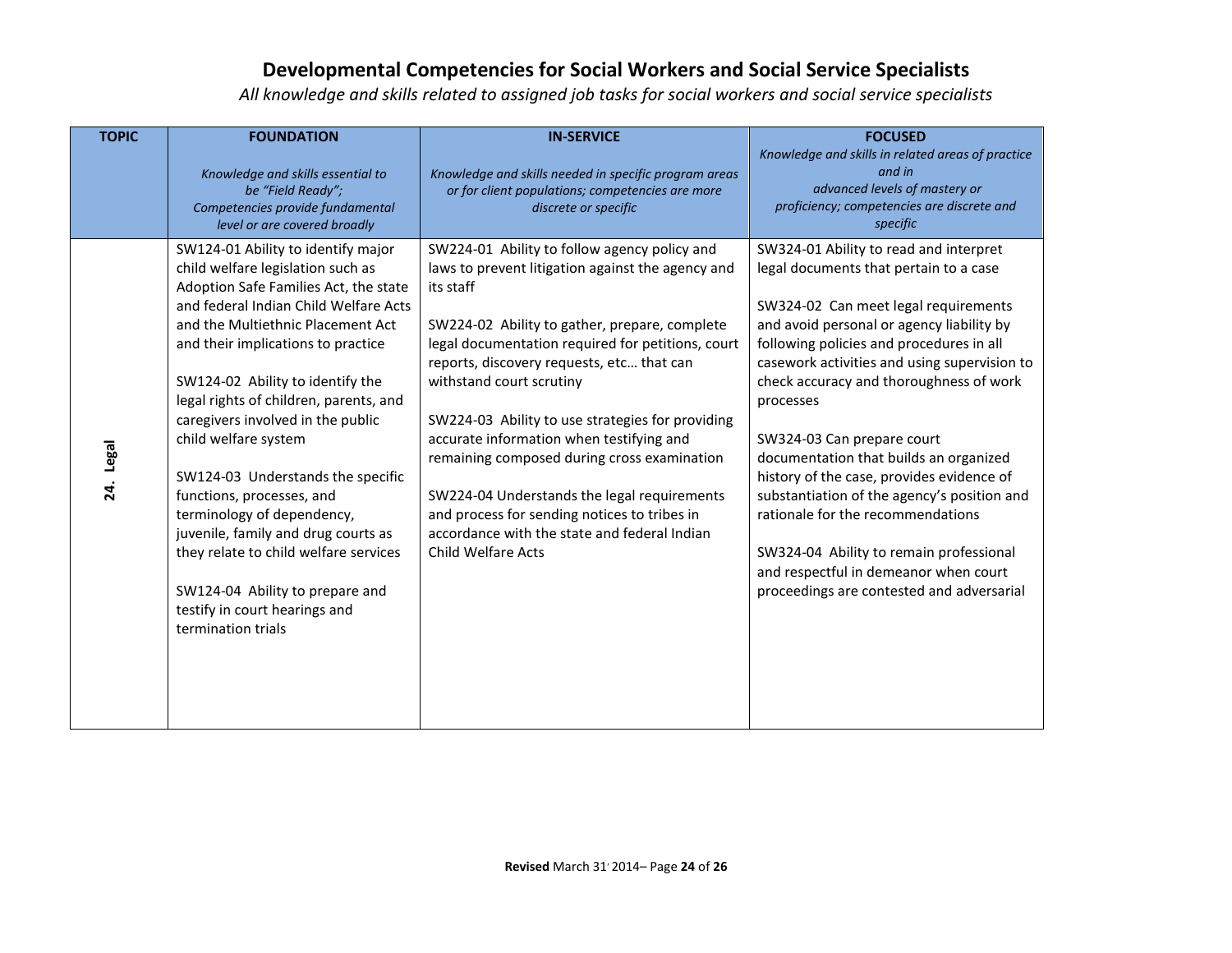| <b>TOPIC</b>                   | <b>FOUNDATION</b><br>Knowledge and skills essential to<br>be "Field Ready";<br>Competencies provide fundamental<br>level or are covered broadly                                                                                                                                                                                                                                                                                                                                                                                                                                                                                                                                    | <b>IN-SERVICE</b><br>Knowledge and skills needed in specific program areas<br>or for client populations; competencies are more<br>discrete or specific                                                                                                                                                                                                                                                                                                                          | <b>FOCUSED</b><br>Knowledge and skills in related areas of practice<br>and in<br>advanced levels of mastery or<br>proficiency; competencies are discrete and<br>specific               |
|--------------------------------|------------------------------------------------------------------------------------------------------------------------------------------------------------------------------------------------------------------------------------------------------------------------------------------------------------------------------------------------------------------------------------------------------------------------------------------------------------------------------------------------------------------------------------------------------------------------------------------------------------------------------------------------------------------------------------|---------------------------------------------------------------------------------------------------------------------------------------------------------------------------------------------------------------------------------------------------------------------------------------------------------------------------------------------------------------------------------------------------------------------------------------------------------------------------------|----------------------------------------------------------------------------------------------------------------------------------------------------------------------------------------|
| 25. Professionalism and Ethics | SW125-01 Ability to follow agency<br>policy regarding appropriate use of<br>email, telephone, state issued cell<br>phones, cars, and other state<br>property<br>SW125-02 Ability to protect the<br>confidentiality of children and<br>families receiving supportive services<br>from the public child welfare system<br>SW125-03 Ability to identify the<br>fundamental principles of time<br>management and the personal and<br>work-related consequences if time is<br>not well managed<br>SW125-04 Understands the ethical<br>principles that guide professional<br>behavior in the child welfare field<br>and how these apply to direct<br>practice with families and children | SW225-01 Ability to adhere to the laws and<br>regulations that protect the rights and interests<br>of clients served by the child welfare system, and<br>how these affect direct practice<br>SW225-02 Ability to assess individual work<br>activities to determine their relative importance<br>and urgency and use this information to set<br>priorities<br>SW 225-03 Ability to access and utilize ethical<br>standards to guide decision making and<br>professional behavior | SW325-01 Ability to organize workload and<br>effectively manage time and priorities<br>SW325-02 Ability to follow and incorporate<br>social work ethics into child welfare<br>practice |